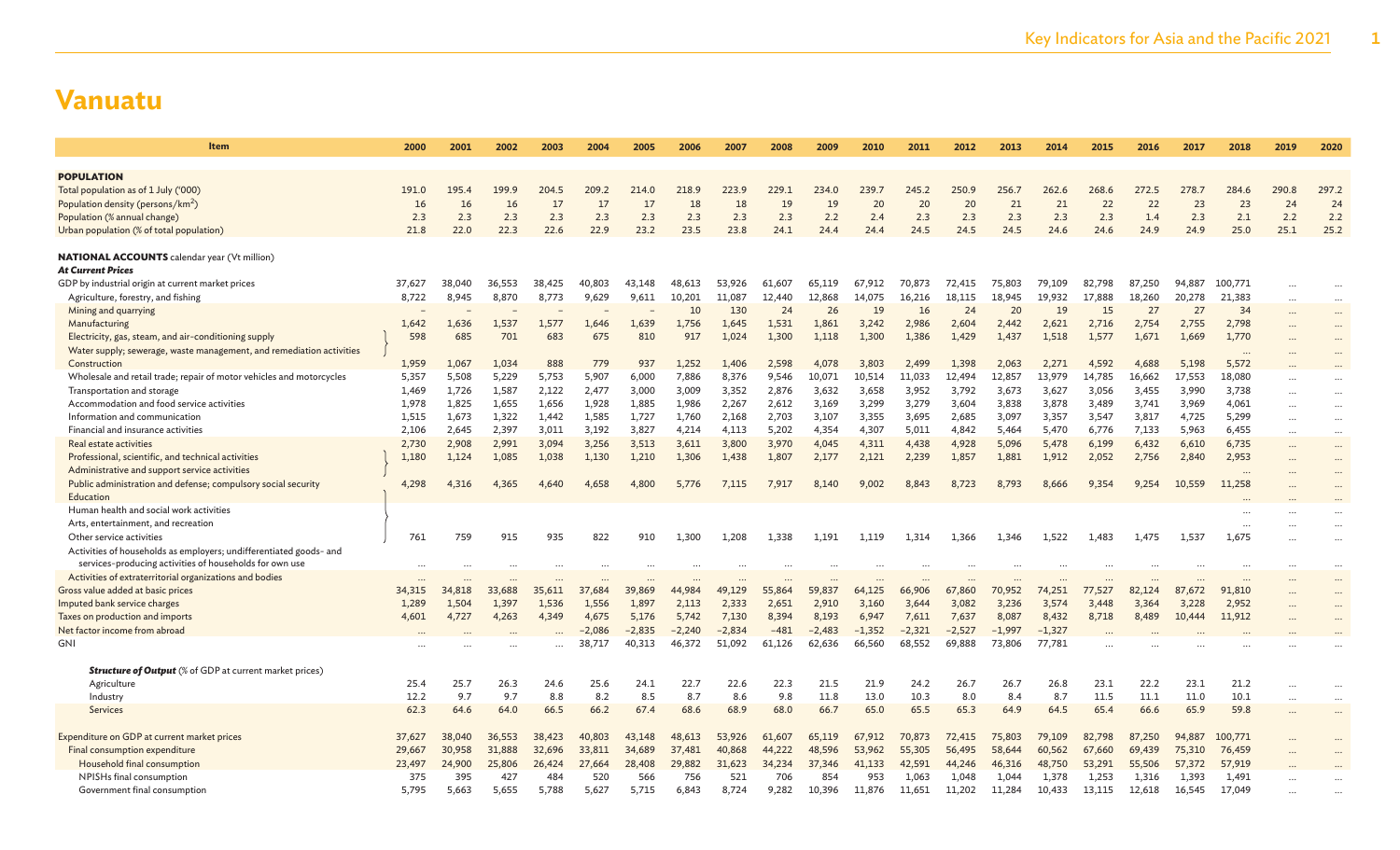| Item                                                                 | 2000     | 2001     | 2002            | 2003     | 2004     | 2005             | 2006     | 2007            | 2008             | 2009            | 2010            | 2011            | 2012     | 2013            | 2014   | 2015    | 2016            | 2017      | 2018     | 2019      | 2020      |
|----------------------------------------------------------------------|----------|----------|-----------------|----------|----------|------------------|----------|-----------------|------------------|-----------------|-----------------|-----------------|----------|-----------------|--------|---------|-----------------|-----------|----------|-----------|-----------|
|                                                                      |          |          |                 |          |          |                  |          |                 |                  |                 |                 |                 |          |                 |        |         |                 |           |          |           |           |
| Gross capital formation                                              | 8.601    | 7.179    | 7.143           | 6.473    | 9.482    | 10,407           | 13.795   | 17,400          | 24,987           | 25,978          | 23,538          | 19,488          | 16,688   | 19,648          | 20,909 | 27,887  | 22,309          | 26,437    | 27,008   |           |           |
| Gross fixed capital formation                                        | 8,415    | 7,000    | 6,944           | 6,237    | 9,206    | 10,103           | 13,378   | 16,864          | 24,157           | 25,256          | 22,962          | 18,973          | 16,173   | 19,133          | 20,506 | 27,207  | 21,366          | 25,756    | 26,513   |           |           |
| Public<br>Private                                                    | $\cdots$ |          | $\cdots$        | $\cdots$ |          |                  |          | $\ddotsc$       |                  | $\cdots$        |                 |                 |          |                 |        |         | $\cdots$        |           |          |           |           |
| Changes in inventories                                               | <br>186  | 174      | $\cdots$<br>196 | <br>186  | 272      | 304              | <br>439  | $\cdots$<br>520 | 745              | $\cdots$<br>594 | $\cdots$<br>549 | $\cdots$<br>510 | <br>504  | $\cdots$<br>513 | 524    | <br>665 | $\cdots$<br>774 | <br>626   | <br>446  |           |           |
| Acquisitions less disposals of valuables                             |          | 5        | 3               | 50       | $\angle$ |                  | $-22$    | 16              | 85               | 128             | 27              | 5               | 11       | $\overline{2}$  | $-121$ | 15      | 169             | 55        | 48       |           |           |
| Exports of goods and services                                        | 13,043   | 13,352   | 15,466          | 16,629   | 18,606   | 19.582           | 20.063   | 21.999          | 27,823           | 31,980          | 31.665          | 31,425          | 35.547   | 36,252          | 38,555 | 36,669  | 41,393          | 45.224    | 57,047   |           |           |
| Exports of goods                                                     | $\ddots$ |          |                 |          |          |                  |          |                 |                  |                 |                 |                 |          |                 |        |         |                 |           |          |           | $\ddotsc$ |
| Exports of services                                                  | $\cdots$ |          |                 |          |          |                  |          |                 |                  |                 |                 |                 |          |                 |        |         |                 |           |          | $\ddots$  | $\ddotsc$ |
| Less: Imports of goods and services                                  | 16,438   | 17.951   | 18,053          | 18,556   | 21,669   | 23.641           | 23,464   | 25,700          | 35,497           | 36,647          | 35,816          | 35,412          | 36,815   | 38,884          | 40,456 | 53,381  | 51.398          | 54,907    | 60,486   | $\cdots$  | $\cdots$  |
| Imports of goods                                                     | $\cdots$ |          |                 |          |          |                  |          |                 |                  |                 |                 |                 |          |                 |        |         |                 |           |          | $\cdots$  | $\cdots$  |
| Imports of services                                                  |          | $\cdots$ | $\cdots$        | $\cdots$ | $\ddots$ | $\cdots$         | $\cdots$ |                 | $\cdots$         |                 | $\cdots$        | $\cdots$        | $\cdots$ | $\ddots$        |        |         | $\cdots$        | $\ddotsc$ | $\cdots$ |           | $\ddotsc$ |
| <b>Statistical discrepancy</b>                                       | 2,754    | 4.502    | 108             | 1.183    | 573      | 2.111            | 738      | $-641$          | 72               | $-4.788$        | -5.437          | 68              | 500      | 142             | $-461$ | 3,964   | 5.505           | 2,823     | 744      |           |           |
| <b>Structure of Demand</b> (% of GDP at current market prices)       |          |          |                 |          |          |                  |          |                 |                  |                 |                 |                 |          |                 |        |         |                 |           |          |           |           |
| Household final consumption                                          | 62.4     | 65.5     | 70.6            | 68.8     | 67.8     | 65.8             | 61.5     | 58.6            | 55.6             | 57.4            | 60.6            | 60.1            | 61.1     | 61.1            | 61.6   | 64.4    | 63.6            | 60.5      | 57.5     |           |           |
| Government final consumption                                         | 15.4     | 14.9     | 15.5            | 15.1     | 13.8     | 13.2             | 14.1     | 16.2            | 15.1             | 16.0            | 17.5            | 16.4            | 15.5     | 14.9            | 13.2   | 15.8    | 14.5            | 17.4      | 16.9     |           | $\ddotsc$ |
| Gross capital formation                                              | 22.9     | 18.9     | 19.5            | 16.8     | 23.2     | 24.1             | 28.4     | 32.3            | 40.6             | 39.9            | 34.7            | 27.5            | 23.0     | 25.9            | 26.4   | 33.7    | 25.6            | 27.9      | 26.3     | $\cdots$  | $\ddotsc$ |
| Changes in inventories                                               | 0.5      | 0.5      | 0.5             | 0.5      | 0.7      | 0.7              | 0.9      | 1.0             | 1.2              | 0.9             | 0.8             | 0.7             | 0.7      | 0.7             | 0.7    | 0.8     | 0.9             | 0.7       | 0.4      | $\cdots$  | $\cdots$  |
| Exports of goods and services                                        | 34.7     | 35.1     | 42.3            | 43.3     | 45.6     | 45.4             | 41.3     | 40.8            | 45.2             | 49.1            | 46.6            | 44.3            | 49.1     | 47.8            | 48.7   | 44.3    | 47.4            | 47.7      | 56.6     |           | $\cdots$  |
| Imports of goods and services                                        | 43.7     | 47.2     | 49.4            | 48.3     | 53.1     | 54.8             | 48.3     | 47.7            | 57.6             | 56.3            | 52.7            | 50.0            | 50.8     | 51.3            | 51.1   | 64.5    | 58.9            | 57.9      | 60.0     | $\ddotsc$ | $\cdots$  |
| Statistical discrepancy                                              | 7.3      | 11.8     | 0.3             | 3.1      | 1.4      | 4.9              | 1.5      | $-1.2$          | 0.1              | $-7.4$          | $-8.0$          | 0.1             | 0.7      | 0.2             | $-0.6$ | 4.8     | 6.3             | 3.0       | 0.7      |           |           |
| <b>At Constant Prices</b>                                            |          |          |                 |          |          |                  |          |                 |                  |                 |                 |                 |          |                 |        |         |                 |           |          |           |           |
| GDP by industrial origin at 2006 market prices                       | 42,216   | 41,323   |                 | 40,931   | 42,562   |                  | 48,612   | 51,128          |                  | 56,228          | 57,144          | 57,843          | 58,858   | 60,017          | 61,400 | 61,500  | 63,635          | 66,443    | 68,370   |           |           |
| Agriculture, forestry, and fishing                                   | 9,144    | 9,108    | 39,246<br>9,058 | 9,397    | 9,826    | 44,819<br>10,054 | 10,201   | 10,558          | 54,425<br>10,828 | 10,899          | 11,424          | 12,117          | 12,386   | 12,978          | 13,525 | 11,390  | 11,973          | 12,022    | 12,130   |           |           |
| Mining and quarrying                                                 |          |          |                 |          |          |                  | 10       | 125             | 22               | 22              | 16              | 13              | 19       | 16              | 14     | 11      | 19              | 24        | 26       | $\cdots$  | $\ddotsc$ |
| Manufacturing                                                        | 1,368    | 1,476    | 1,361           | 1,307    | 1,331    | 1,304            | 1,756    | 1,092           | 1,044            | 1,192           | 2,223           | 2,031           | 1,751    | 1,642           | 1,654  | 1,578   | 1,625           | 1,657     | 1,721    | $\cdots$  | $\ddotsc$ |
| Electricity, gas, steam, and air-conditioning supply                 | 828      | 845      | 837             | 829      | 857      | 893              | 917      | 978             | 1.116            | 1.138           | 1,221           | 1,252           | 1,222    | 1.245           | 1,225  | 1,194   | 1.336           | 1,392     | 1.402    |           | $\cdots$  |
| Water supply; sewerage, waste management, and remediation activities |          |          |                 |          |          |                  |          |                 |                  |                 |                 |                 |          |                 |        |         |                 |           |          |           |           |
| Construction                                                         | 1,961    | 1,053    | 1,007           | 923      | 803      | 952              | 1,252    | 1,341           | 2,327            | 3,402           | 3,020           | 1,925           | 1,073    | 1,559           | 1,710  | 3,448   | 3,516           | 3,881     | 4,147    |           |           |
| Wholesale and retail trade; repair of motor vehicles and motorcycles | 6,544    | 6,428    | 5,993           | 6,344    | 6,330    | 6,285            | 7,886    | 8,053           | 8,154            | 8,465           | 9,169           | 9,609           | 10,241   | 10,164          | 10,678 | 11,048  | 11,313          | 11,688    | 11,850   |           | $\ddotsc$ |
| Transportation and storage                                           | 1,501    | 1,719    | 1,547           | 2,023    | 2,471    | 3,022            | 3,009    | 3,281           | 2,683            | 3,364           | 3,369           | 3,472           | 4,475    | 3,463           | 3,260  | 3,129   | 3,170           | 3,228     | 2,878    |           |           |
| Accommodation and food service activities                            | 2,209    | 1,974    | 1,758           | 1,718    | 1,979    | 1,916            | 1,986    | 2,195           | 2,427            | 2,827           | 2,877           | 2,848           | 2,973    | 3,084           | 3,123  | 2,820   | 2,925           | 3,013     | 3,072    |           |           |
| Information and communication                                        | 1,802    | 1,907    | 1,448           | 1,438    | 1,557    | 1,710            | 1,760    | 2,145           | 2,632            | 3,155           | 3,155           | 3,386           | 3,102    | 3,359           | 3,626  | 3,880   | 4,112           | 4,665     | 4,783    |           |           |
| Financial and insurance activities                                   | 2,377    | 2,862    | 2,543           | 3,050    | 3,258    | 3,936            | 4,214    | 4,128           | 4,826            | 3,698           | 3,628           | 3,957           | 3,954    | 4,273           | 4,262  | 4,552   | 4,559           | 4,430     | 4,547    | $\cdots$  |           |
| Real estate activities                                               | 2,933    | 2,904    | 2,965           | 3,089    | 3,273    | 3,526            | 3,611    | 3,700           | 3,838            | 3,906           | 4,137           | 4,265           | 4,653    | 4,739           | 4,868  | 4,958   | 5,136           | 5,222     | 5,318    | $\cdots$  | $\ddotsc$ |
| Professional, scientific, and technical activities                   | 1,345    | 1,236    | 1,171           | 1,087    | 1,166    | 1,234            | 1,306    | 1,383           | 1,659            | 1,911           | 1,816           | 1,901           | 1,520    | 1,506           | 1,488  | 1,632   | 1,930           | 1,980     | 1,960    |           |           |
| Administrative and support service activities                        |          |          |                 |          |          |                  |          |                 |                  |                 |                 |                 |          |                 |        |         |                 |           |          | $\cdots$  |           |
| Public administration and defense; compulsory social security        | 5,585    | 5,448    | 5.495           | 5.804    | 5.648    | 5,723            | 5,776    | 6,161           | 6,377            | 6,569           | 6,915           | 6,634           | 6,764    | 7,198           | 7,331  | 7,447   | 7,581           | 7,661     | 7,706    |           | $\ddotsc$ |
| Education                                                            |          |          |                 |          |          |                  |          |                 |                  |                 |                 |                 |          |                 |        |         |                 |           |          |           |           |
| Human health and social work activities                              |          |          |                 |          |          |                  |          |                 |                  |                 |                 |                 |          |                 |        |         |                 |           |          |           |           |
| Arts, entertainment, and recreation<br>Other service activities      | 850      | 818      | 975             | 977      | 845      | 929              | 1.300    | 1,163           | 1,221            | 1.041           | 931             | 1.065           | 1.080    | 1.019           | 1,109  | 1,063   | 984             | 1.028     | 1,129    |           |           |
| Activities of households as employers; undifferentiated goods- and   |          |          |                 |          |          |                  |          |                 |                  |                 |                 |                 |          |                 |        |         |                 |           |          |           |           |
| services-producing activities of households for own use              |          |          |                 |          |          |                  |          |                 |                  |                 |                 |                 |          |                 |        |         |                 |           |          |           |           |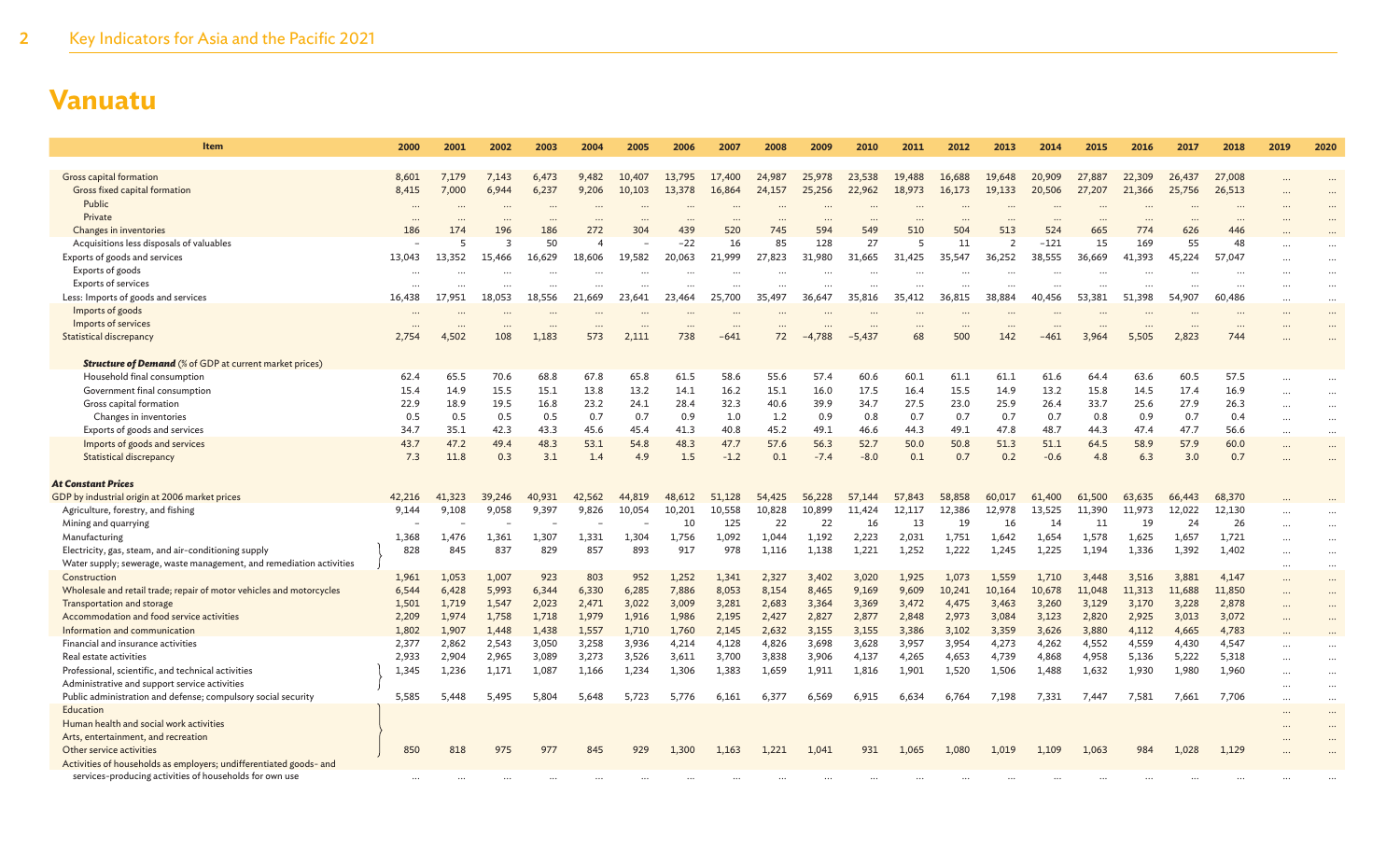| <b>Item</b>                                             | 2000        | 2001              | 2002                    | 2003                              | 2004          | 2005       | 2006        | 2007               | 2008              | 2009        | 2010        | 2011               | 2012              | 2013       | 2014       | 2015            | 2016                  | 2017                 | 2018       | 2019      | 2020      |
|---------------------------------------------------------|-------------|-------------------|-------------------------|-----------------------------------|---------------|------------|-------------|--------------------|-------------------|-------------|-------------|--------------------|-------------------|------------|------------|-----------------|-----------------------|----------------------|------------|-----------|-----------|
| Activities of extraterritorial organizations and bodies |             |                   |                         |                                   |               |            |             |                    |                   |             |             |                    |                   |            |            |                 |                       |                      |            |           |           |
| Gross value added at basic prices                       | 38,446      | 37,779            | 36,158                  | 37,986                            | 39,344        | 41,484     | 44,984      | 46,303             | 49,154            | 51,589      | 53,901      | 54,475             | 55,211            | 56,242     | 57,871     | 58,147          | 60,178                | 61,891               | 62,667     |           |           |
| Imputed bank service charges                            | 1,469       | 1,655             | 1,507                   | 1,608                             | 1,607         | 1,936      | 2,113       | 2,245              | 2,434             | 2,555       | 2,705       | 3,093              | 2,468             | 2,517      | 2,597      | 2,727           | 2,348                 | 2,546                | 2,314      |           |           |
| Taxes less subsidies on production and imports          | 5,236       | 5,196             | 4,595                   | 4,553                             | 4,825         | 5,271      | 5,742       | 7,070              | 7,705             | 7,194       | 5,948       | 6,461              | 6,114             | 6,292      | 6,126      | 6,078           | 5,803                 | 7,098                | 8,017      |           |           |
| <b>GNI</b>                                              |             |                   |                         |                                   |               |            |             |                    |                   |             |             |                    |                   |            |            |                 |                       |                      |            |           |           |
|                                                         |             |                   |                         |                                   |               |            |             |                    |                   |             |             |                    |                   |            |            |                 |                       |                      |            |           |           |
| <b>Growth of Output</b> (% annual change)               |             |                   |                         |                                   |               |            |             |                    |                   |             |             |                    |                   |            |            |                 |                       |                      |            |           |           |
| GDP                                                     | 5.9         | $-2.1$            | $-5.0$                  | 4.3                               | 4.0           | 5.3        | 8.5         | 5.2<br>3.5         | 6.4<br>2.6        | 3.3         | 1.6         | 1.2<br>6.1         | 1.8<br>2.2        | 2.0        | 2.3        | 0.2             | 3.5                   | 4.4                  | 2.9<br>0.9 |           |           |
| Agriculture                                             | 4.3<br>46.4 | $-0.4$<br>$-18.8$ | $-0.6$<br>$-5.0$        | 3.7                               | 4.6<br>$-2.2$ | 2.3<br>5.3 | 1.5         | $-10.1$            | 27.5              | 0.7<br>27.6 | 4.8         | $-19.4$            | $-22.2$           | 4.8        | 4.2<br>3.2 | $-15.8$<br>35.3 | 5.1<br>4.3            | 0.4<br>7.1           |            | $\cdots$  |           |
| Industry<br>Services                                    | 2.2         | 0.6               | $-5.5$                  | -4.6<br>6.8                       | 3.9           | 6.6        | 25.0<br>9.1 | 4.4                | 5.0               | 3.3         | 12.6<br>3.0 | 3.2                | 4.4               | 9.8<br>0.1 | 2.4        | 2.0             | 2.9                   | 2.9                  | 4.9<br>0.8 | $\ddots$  | $\cdots$  |
|                                                         |             |                   |                         |                                   |               |            |             |                    |                   |             |             |                    |                   |            |            |                 |                       |                      |            |           |           |
| Expenditure on GDP at 2006 market prices                | $\cdots$    |                   | 39,246                  | 40,931                            | 42,562        | 44,819     | 48,613      | 51,128             | 54,425            | 56,228      | 57,144      | 57,843             | 58,858            | 60,017     | 61,400     | 61,500          | 63,632                | 66,443               | 68,370     | $\ddotsc$ |           |
| Final consumption expenditure                           | $\cdots$    |                   | 34,630                  | 35,250                            | 35,757        | 36,494     | 37,481      | 38,659             | 39,660            | 41,609      | 42,848      | 43,810             | 44,718            | 46,100     | 47,416     | 49,257          | 52,514                | 53,662               | 55,588     | $\ddots$  |           |
| Household final consumption                             |             |                   | 27,260                  | 27,873                            | 28,489        | 29,185     | 29,882      | 30,554             | 31,451            | 32,272      | 33,110      | 34,103             | 35,140            | 36,357     | 37,779     | 38,289          | 41,680                | 40,889               | 42,261     |           |           |
| NPISHs final consumption                                | $\cdots$    |                   | 451                     | 510                               | 535           | 581        | 756         | 503                | 649               | 738         | 765         | 807                | 796               | 766        | 989        | 861             | 872                   | 871                  | 885        | $\ddots$  |           |
| Government final consumption                            |             |                   | 6,919                   | 6.867                             | 6,733         | 6,728      | 6,843       | 7,602              | 7,560             | 8,599       | 8,973       | 8,900              | 8,782             | 8,977      | 8.648      | 10,107          | 9,962                 | 11.901               | 12,442     | $\ddots$  | $\ddotsc$ |
| Gross capital formation                                 | $\ddotsc$   | .                 | 7,274                   | 6,548                             | 9,550         | 10,288     | 13,795      | 16,785             | 22,867            | 22,764      | 21,587      | 18,309             | 15,277            | 17,872     | 19,478     | 25,952          | 20,371                | 23,601               | 27,107     | $\ddots$  | $\cdots$  |
| Gross fixed capital formation                           |             |                   | 7,047                   | 6,302                             | 9,256         | 9,980      | 13,378      | 16,283             | 22,128            | 21,994      | 20,982      | 17,769             | 14,754            | 17,267     | 18,957     | 25,255          | 19,611                | 22,910               | 26,422     | $\cdots$  | $\cdots$  |
| Public                                                  | $\cdots$    | $\cdots$          | $\cdots$                |                                   | $\cdots$      | $\cdots$   |             | $\cdots$           | $\cdots$          |             | $\ddotsc$   | $\cdots$           | $\cdots$          | $\ddotsc$  | $\cdots$   |                 |                       | $\cdots$             |            | $\cdots$  | $\cdots$  |
| Private                                                 |             |                   | $\cdots$                |                                   |               | $\cdots$   | $\ddots$    | $\cdots$           | $\cdots$          | $\cdots$    |             | $\cdots$           | $\cdots$          |            |            |                 |                       | $\cdots$             | $\cdots$   | $\cdots$  | $\cdots$  |
| Changes in inventories                                  | $\cdots$    |                   | 224                     | 193                               | 289           | 308        | 439         | 487                | 662               | 658         | 582         | 536                | 514               | 604        | 609        | 686             | 640                   | 650                  | 648        | $\ddotsc$ | $\cdots$  |
| Acquisitions less disposals of valuables                |             |                   | $\overline{\mathbf{3}}$ | 53                                | 5             |            | $-22$       | 15                 | 77                | 112         | 23          | $\overline{4}$     | $\mathsf{Q}$      |            | $-88$      | 10              | 119                   | 41                   | 36         |           |           |
| Exports of goods and services                           |             |                   | 14,744                  | 16,318                            | 18,687        | 20,013     | 20,063      | 21,225             | 23,052            | 26,375      | 26,484      | 29,239             | 28,876            | 30,077     | 29,852     | 31,303          | 37,419                | 37,006               | 38,290     |           |           |
| Exports of goods                                        |             |                   |                         |                                   |               |            |             |                    |                   |             |             |                    |                   |            |            |                 |                       |                      |            |           |           |
| Exports of services                                     |             |                   |                         |                                   |               |            |             |                    |                   |             |             |                    |                   |            |            |                 |                       |                      |            |           |           |
| Imports of goods and services                           | $\cdots$    |                   | 18,543                  | 18,482                            | 22,675        | 23,325     | 23,464      | 25,129             | 33,028            | 34,002      | 33,266      | 32,625             | 32,896            | 35,020     | 35,090     | 44,279          | 45,308                | 46,784               | 51,643     |           |           |
| Imports of goods<br>Imports of services                 |             |                   | $\cdots$                | $\cdots$                          |               |            |             |                    |                   |             |             |                    | $\cdots$          |            |            |                 |                       |                      |            |           | $\ldots$  |
| Statistical discrepancy                                 | $\cdots$    |                   | $\cdots$<br>1.140       | $\overline{\phantom{a}}$<br>1.294 | 1.243         | <br>1.349  | <br>738     | $\cdots$<br>$-412$ | $\cdots$<br>1,874 | <br>$-518$  | <br>$-509$  | $\cdots$<br>$-890$ | $\cdots$<br>2,884 | <br>988    | <br>$-256$ | <br>$-732$      | $\ddotsc$<br>$-1.364$ | $\cdots$<br>$-1.042$ | <br>$-973$ | $\cdots$  | $\cdots$  |
|                                                         |             |                   |                         |                                   |               |            |             |                    |                   |             |             |                    |                   |            |            |                 |                       |                      |            |           |           |
| <b>Growth of Demand</b> (% annual change)               |             |                   |                         |                                   |               |            |             |                    |                   |             |             |                    |                   |            |            |                 |                       |                      |            |           |           |
| Household final consumption                             |             |                   |                         | 2.2                               | 2.2           | 2.4        | 2.4         | 2.2                | 2.9               | 2.6         | 2.6         | 3.0                | 3.0               | 3.5        | 3.9        | 1.3             | 8.9                   | $-1.9$               | 3.4        |           |           |
| Government final consumption                            |             |                   |                         | $-0.8$                            | $-2.0$        | $-0.1$     | 1.7         | 11.1               | $-0.6$            | 13.7        | 4.3         | $-0.8$             | $-1.3$            | 2.2        | $-3.7$     | 16.9            | $-1.4$                | 19.5                 | 4.5        |           |           |
| Gross capital formation                                 |             |                   |                         | $-10.0$                           | 45.8          | 7.7        | 34.1        | 21.7               | 36.2              | $-0.5$      | $-5.2$      | $-15.2$            | $-16.6$           | 17.0       | 9.0        | 33.2            | $-21.5$               | 15.9                 | 14.9       |           |           |
| Exports of goods and services                           |             |                   |                         | 10.7                              | 14.5          | 7.1        | 0.2         | 5.8                | 8.6               | 14.4        | 0.4         | 10.4               | $-1.2$            | 4.2        | $-0.7$     | 4.9             | 19.5                  | $-1.1$               | 3.5        |           |           |
| Imports of goods and services                           |             |                   |                         | $-0.3$                            | 22.7          | 2.9        | 0.6         | 7.1                | 31.4              | 2.9         | $-2.2$      | $-1.9$             | 0.8               | 6.5        | 0.2        | 26.2            | 2.3                   | 3.3                  | 10.4       |           |           |
| <b>Investment Financing at Current Prices</b>           |             |                   |                         |                                   |               |            |             |                    |                   |             |             |                    |                   |            |            |                 |                       |                      |            |           |           |
| Gross capital formation                                 | 8,601       | 7,179             | 7,143                   | 6,473                             | 9,482         | 10,407     | 13,795      | 17,400             | 24,987            | 25,978      | 23,538      | 19,488             | 16,688            | 19,648     | 20,909     | 27,887          | 22,309                | 26,437               | $\ddotsc$  |           | $\ddotsc$ |
| Gross national saving                                   | 7,960       | 7,083             | 5,754                   | 6,632                             | 6,334         | 5,566      | 10,957      | 13,536             | 20,908            | 22,010      | 19,030      | 15,065             | 14,725            | 17,176     | 20,757     |                 |                       |                      |            |           |           |
| Gross domestic saving                                   | 7,960       | 7,083             | 4,665                   | 5,729                             | 6,991         | 5,995      | 9,466       | 13,255             | 20,412            | 21,677      | 18,338      | 15,257             | 15,156            | 17,687     | 19,001     |                 |                       |                      |            |           |           |
| Net factor income from abroad <sup>a</sup>              |             |                   |                         |                                   | $-2,086$      | $-2,835$   | $-2,240$    | $-2,834$           | $-481$            | $-2,483$    | $-1,352$    | $-2,321$           | $-2,527$          | $-1,997$   | $-1,327$   |                 |                       |                      |            |           |           |
| Net current transfers from abroad <sup>b</sup>          |             |                   | 1,089                   | 903                               | 1,429         | 2,406      | 3,731       | 3,115              | 977               | 2,816       | 2,044       | 2,129              | 2,096             | 1,486      | 3,083      |                 |                       |                      |            |           |           |
|                                                         |             |                   |                         |                                   |               |            |             |                    |                   |             |             |                    |                   |            |            |                 |                       |                      |            |           |           |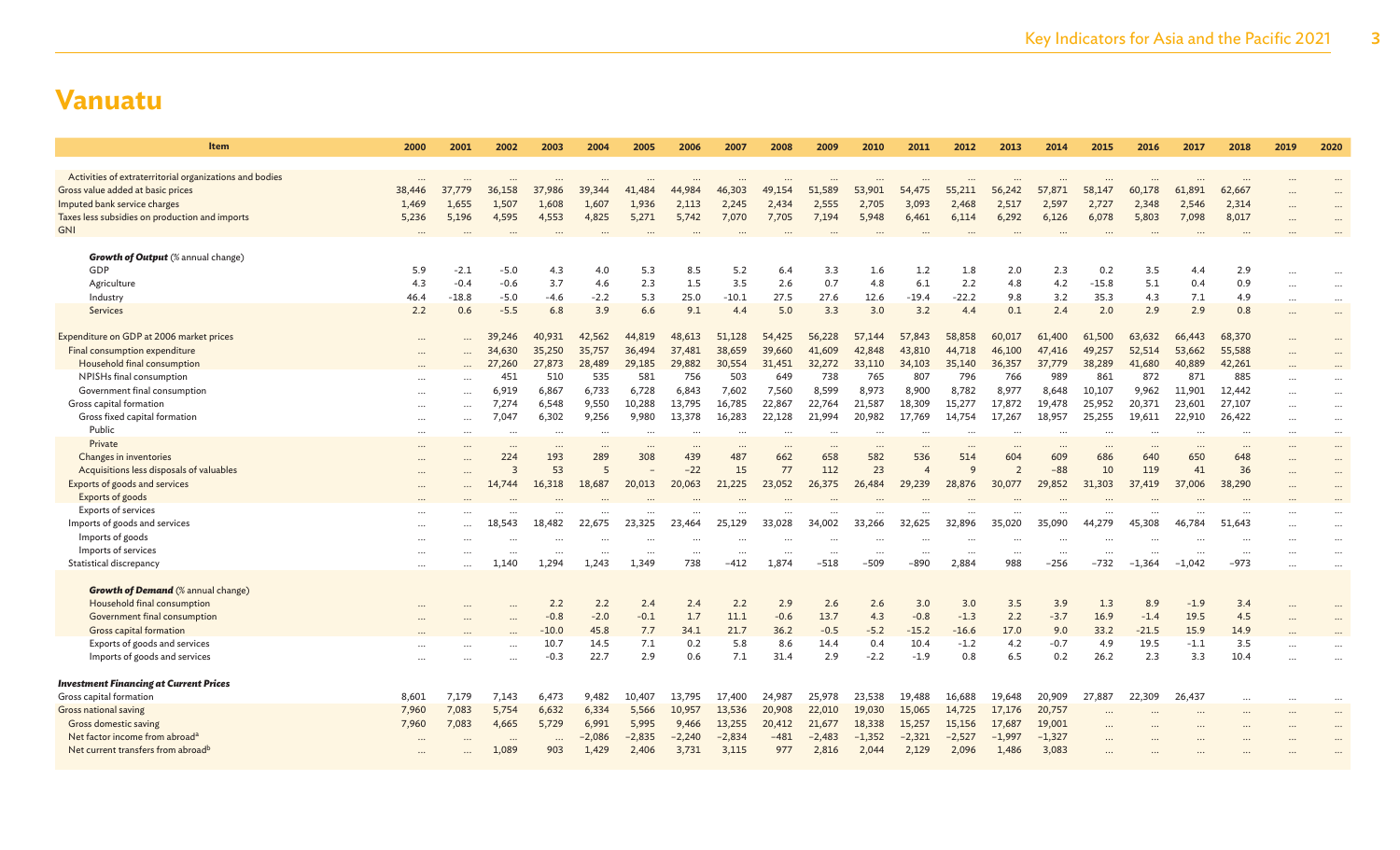| Item                                                                          | 2000     | 2001    | 2002      | 2003        | 2004      | 2005      | 2006               | 2007            | 2008           | 2009                    | 2010           | 2011           | 2012            | 2013           | 2014           | 2015           | 2016           | 2017           | 2018           | 2019           | 2020                 |
|-------------------------------------------------------------------------------|----------|---------|-----------|-------------|-----------|-----------|--------------------|-----------------|----------------|-------------------------|----------------|----------------|-----------------|----------------|----------------|----------------|----------------|----------------|----------------|----------------|----------------------|
| <b>Savings and Investment</b> (% of GDP at current market prices)             |          |         |           |             |           |           |                    |                 |                |                         |                |                |                 |                |                |                |                |                |                |                |                      |
| Gross domestic saving                                                         | 21.2     | 18.6    | 12.8      | 14.9        | 17.1      | 13.9      | 19.5               | 24.6            | 33.1           | 33.3                    | 27.0           | 21.5           | 20.9            | 23.3           | 24.0           |                |                |                |                |                |                      |
| Gross national saving                                                         | 21.2     | 18.6    | 15.7      | 17.3        | 15.5      | 12.9      | 22.5               | 25.1            | 33.9           | 33.8                    | 28.0           | 21.3           | 20.3            | 22.7           | 26.2           |                |                |                |                |                |                      |
| Gross capital formation                                                       | 22.9     | 18.9    | 19.5      | 16.8        | 23.2      | 24.1      | 28.4               | 32.3            | 40.6           | 39.9                    | 34.7           | 27.5           | 23.0            | 25.9           | 26.4           |                |                |                |                |                |                      |
|                                                                               |          |         |           |             |           |           |                    |                 |                |                         |                |                |                 |                |                |                |                |                |                |                |                      |
| At Current Market Prices (Vt)                                                 |          |         |           |             |           |           |                    |                 |                |                         |                |                |                 |                |                |                |                |                |                |                |                      |
| Per capita GDP                                                                | 197.027  | 194,716 | 182,895   | .940<br>187 | 195,084   | 201,657   | 222,091            | 240,824         | 268,941        | 278,259                 | 283.285        | 288,990        | 288,637         | 295,349        | 301,298        | 308,259        | 320,230        | 340,433        | 353,414        |                |                      |
| Per capita GNI                                                                |          |         |           | $\cdots$    | 185,110   | 188,408   |                    | 211,852 228,168 | 266,841        | 267,649 277,644 279,524 |                |                | 278,565 287,568 |                | 296,242        |                |                |                |                |                |                      |
| <b>PRODUCTION INDEX</b> period averages                                       |          |         |           |             |           |           |                    |                 |                |                         |                |                |                 |                |                |                |                |                |                |                |                      |
| Agriculture; 2014-2016 = 100                                                  | 84.8     | 85.2    | 77.5      | 81.4        | 83.2      | 84.8      | 85.3               | 87.4            | 89.6           | 87.2                    | 112.0          | 106.6          | 108.5           | 114.7          | 103.2          | 98.0           | 98.7           | 99.0           | 99.2           | 99.8           |                      |
| <b>ENERGY</b> annual values<br>Electricity (kWh million)                      |          |         |           |             |           |           |                    |                 |                |                         |                |                |                 |                |                |                |                |                |                |                |                      |
| Production                                                                    | 41       | 42      | 42        | 41          | 43        | 45        | 46                 | 49              | 55             | 57                      | 61             | 63             | 61              | 62             | 61             | 58             | 65             | 68             | 66             | 79             | 72                   |
| Consumption                                                                   | 41       | 42      | 42        | 41          | 43        | 45        | 46                 | 49              | 55             | 57                      | 61             | 63             | 61              | 62             | 61             | 58             | 65             | 68             | 66             | 79             | 72                   |
| Retail prices (Vt/L)                                                          |          |         |           |             |           |           |                    |                 |                |                         |                |                |                 |                |                |                |                |                |                |                |                      |
| Gasoline, premium                                                             | 107      | 107     | 101       | 106         | 121       | 134       | 151                | 158             | 177            | 146                     | 145            | 164            | 175             | 174            |                |                |                |                |                |                |                      |
|                                                                               |          |         |           |             |           |           |                    |                 |                |                         |                |                |                 |                |                |                |                |                |                |                |                      |
| <b>PRICE INDEXES</b> period averages; Q1 2000 = 100                           |          |         |           |             |           |           |                    |                 |                |                         |                |                |                 |                |                |                |                |                |                |                |                      |
| Consumer (national)                                                           | 102.1    | 105.7   | 107.8     | 111.0       | 112.6     | 113.9     | 116.8              | 121.2           | 125.8          | 127.8                   | 131.7          | 132.9          | 134.6           | 136.5          | 137.7          | 141.1          | 142.3          | 147.0          | 154.4          | 159.0          | $\cdots$             |
| Food and nonalcoholic beverages                                               | 100.7    | 102.8   | 103.3     | 105.6       | 109.2     | 108.7     | 112.5              | 116.8           | 126.2          | 135.2                   | 141.4          | 142.5          | 145.4           | 147.6          | 150.1          | 155.5          | 159.0          | 169.8          | 175.8          | 186.4          | $\cdots$             |
| Alcoholic beverages, tobacco, and narcotics                                   | 105.1    | 108.9   | 117.8     | 128.6       | 129.0     | 132.2     | 134.0              | 144.6           | 152.6          | 157.5                   | 172.2          | 175.0          | 177.4           | 178.5          | 180.1          | 180.6          | 180.8          | 181.0          | 186.2          | 187.3          | $\cdots$             |
| Clothing and footwear                                                         | 99.6     | 100.0   | 100.1     | 101.4       | 100.8     | 101.1     | 101.0              | 100.9           | 101.9          | 101.8                   | 100.6          | 101.1          | 101.1           | 106.0          | 109.3          | 113.0          | 112.0          | 110.8          | 112.7          | 112.7          | $\cdots$             |
| Housing, water, electricity, gas, and other fuels                             | 103.5    | 112.2   | 112.8     | 112.1       | 111.6     | 115.4     | 118.2              | 123.4           | 125.8          | 127.1                   | 129.3          | 131.1          | 130.5           | 133.4          | 133.4          | 135.9          | 132.3          | 132.4          | 134.4          | 135.5          | $\cdots$             |
| Furnishings, household equipment, and routine household maintenance           | 102.0    | 103.6   | 103.4     | 103.2       | 102.1     | 102.1     | 102.2              | 101.8           | 103.3          | 104.3                   | 103.9          | 102.7          | 107.3           | 107.5          | 107.1          | 107.0          | 107.9          | 108.2          | 113.0          | 113.8          | $\cdots$             |
| Health                                                                        | 97.9     | 98.0    | 108.2     | 118.9       | 118.1     | 122.7     | 122.9              | 125.9           | 111.4          | 100.3                   | 101.0          | 101.6          | 100.7           | 101.2          | 102.1          | 102.3          | 101.8          | 102.0          | 103.7          | 103.2          | $\cdots$             |
| Transport                                                                     | 102.7    | 107.6   | 111.6     | 116.9       | 118.2     | 119.0     | 121.9              | 125.4           | 134.1          | 144.2                   | 147.0          | 145.8          | 143.7           | 143.3          | 144.4          | 152.9          | 158.3          | 166.4          | 170.3          | 173.0          | $\dots$              |
| Communication                                                                 | 107.7    | 112.4   | 118.4     | 127.7       | 127.7     | 127.7     | 127.7              | 130.9           | 123.9          | 99.7                    | 98.8           | 98.9           | 98.0            | 98.5           | 98.6           | 98.6           | 97.4           | 94.9           | 94.9           | 95.5           | $\cdots$             |
| <b>Recreation and culture</b>                                                 | 99.8     | 99.5    | 99.3      | 101.9       | 102.5     | 104.8     | 116.0              | 121.4           | 119.8          | 125.9                   | 130.4          | 133.2          | 136.4           | 137.1          | 132.7          | 132.5          | 133.3          | 131.1          | 135.9          | 137.2          | $\cdots$             |
| <b>Education</b>                                                              | 105.8    | 109.1   | 110.9     | 119.0       | 137.5     | 139.7     | 139.9              | 142.0           | 125.2          | 105.2                   | 101.0          | 105.1          | 107.7           | 110.4          | 111.1          | 115.1          | 120.5          | 124.3          | 110.5          | 110.9          |                      |
| Restaurants and hotels                                                        | $\cdots$ |         |           |             |           |           |                    |                 |                |                         |                |                |                 |                |                |                |                |                |                | $\ddots$       | $\cdots$             |
| Miscellaneous goods and services                                              | 101.9    | 103.6   | 102.3     | 102.4       | 102.9     | 108.0     | 108.3              | 108.7           | 83.2           | 101.8                   | 102.2          | 102.9          | 110.0           | 113.9          | 115.1          | 114.2          | 112.2          | 110.4          | 112.3          | 113.9          | $\cdots$             |
| Consumer (capital city)                                                       |          |         |           |             |           |           | 116.1              | 120.6           | 126.1          | 131.5                   | 135.4          | 136.7          | 138.6           | 140.6          | 141.7          | 145.9          | 147.2          | 152.6          | 156.6          | 162.0          |                      |
| Food and nonalcoholic beverages                                               |          |         |           |             |           |           | 112.1              | 116.3           | 124.9          | 133.8                   | 140.7          | 142.2          | 146.0           | 147.9          | 150.7          | 157.7          | 162.2          | 176.0          | 183.6          | 196.1          | $\cdots$             |
| Alcoholic beverages, tobacco, and narcotics                                   |          |         |           |             | $\ddotsc$ |           | 135.5              | 146.3<br>102.5  | 155.3          | 161.2                   | 177.4          | 179.2          | 182.1           | 182.7<br>107.0 | 184.6          | 185.8<br>115.1 | 186.0<br>113.0 | 185.9          | 192.0<br>112.9 | 193.7          | $\cdots$             |
| Clothing and footwear                                                         |          |         |           |             |           |           | 102.4<br>117.5     | 120.5           | 103.4<br>123.5 | 103.5<br>123.8          | 101.5<br>125.9 | 102.6<br>127.6 | 102.6<br>126.1  | 129.1          | 110.5<br>129.1 | 131.7          | 127.3          | 111.1<br>127.5 | 129.4          | 112.4<br>130.4 | $\cdots$             |
| Housing, water, electricity, gas, and other fuels                             |          |         |           | $\cdots$    | $\cdots$  | $\ddots$  | 100.6              | 101.1           | 102.7          | 103.7                   | 103.1          | 101.9          | 107.3           | 107.1          | 106.3          | 106.7          | 107.8          | 106.5          | 111.7          | 112.4          | $\cdots$             |
| Furnishings, household equipment, and routine household maintenance<br>Health | $\ddots$ |         | $\ddotsc$ |             | $\ddotsc$ | $\cdots$  |                    |                 | 100.0          | 100.2                   | 101.2          | 101.1          | 100.5           | 101.2          | 102.0          | 102.2          | 101.8          | 102.0          | 103.5          | 102.8          | $\cdots$             |
| Transport <sup>c</sup>                                                        | $\cdots$ |         | $\ddotsc$ | $\ddotsc$   | $\ddotsc$ | $\cdots$  | $\ddotsc$<br>123.4 | 126.6           | 134.6          | 146.3                   | 148.7          | 147.4          | 145.6           | 146.2          | 147.2          | 155.8          | 161.6          | 169.3          | 172.6          | 174.9          | $\cdots$             |
| Communication                                                                 |          |         |           |             |           | $\ddotsc$ |                    |                 | 100.0          | 99.6                    | 98.5           | 98.7           | 97.7            | 97.9           | 98.0           | 98.1           | 96.4           | 93.8           | 93.7           | 94.3           | $\cdots$             |
| Recreation and culture                                                        |          |         |           |             |           | $\ddotsc$ | $\ddotsc$<br>115.2 | 121.2           | 119.6          | 126.5                   | 131.8          | 135.1          | 138.6           | 139.5          | 134.9          | 134.3          | 133.6          | 132.6          | 138.9          | 140.2          | $\cdots$<br>$\cdots$ |
| Education                                                                     |          |         |           |             |           |           |                    |                 | 100.0          | 106.4                   | 102.0          | 106.5          | 106.8           | 109.8          | 110.6          | 115.3          | 120.8          | 125.5          | 115.4          | 115.8          | $\cdots$             |
| Restaurants and hotels                                                        |          |         |           |             |           |           |                    |                 |                |                         | $\cdots$       |                | $\ddotsc$       |                | $\cdots$       |                |                |                | $\ddotsc$      |                | $\cdots$             |
| Miscellaneous goods and services <sup>d</sup>                                 |          |         | $\cdots$  | $\cdots$    | $\ddotsc$ | $\cdots$  | $\cdots$           | $\ddots$        | 100.0          | 101.8                   | 102.1          | 102.7          | 110.0           | 113.8          | 115.2          | 114.5          | 113.6          | 112.2          | 114.6          | 116.5          | $\cdots$             |
| Implicit GDP deflator; 2006 = 100                                             | 89.1     | 92.1    | 93.1      | 93.9        | 95.9      | 96.3      | 100.0              | 105.5           | 113.2          | 115.8                   | 118.8          | 122.5          | 123.0           | 126.3          | 128.8          | 134.6          | 137.1          | 142.8          |                |                | $\ddot{\phantom{0}}$ |
|                                                                               |          |         |           |             |           |           |                    |                 |                |                         |                |                |                 |                |                |                |                |                |                |                |                      |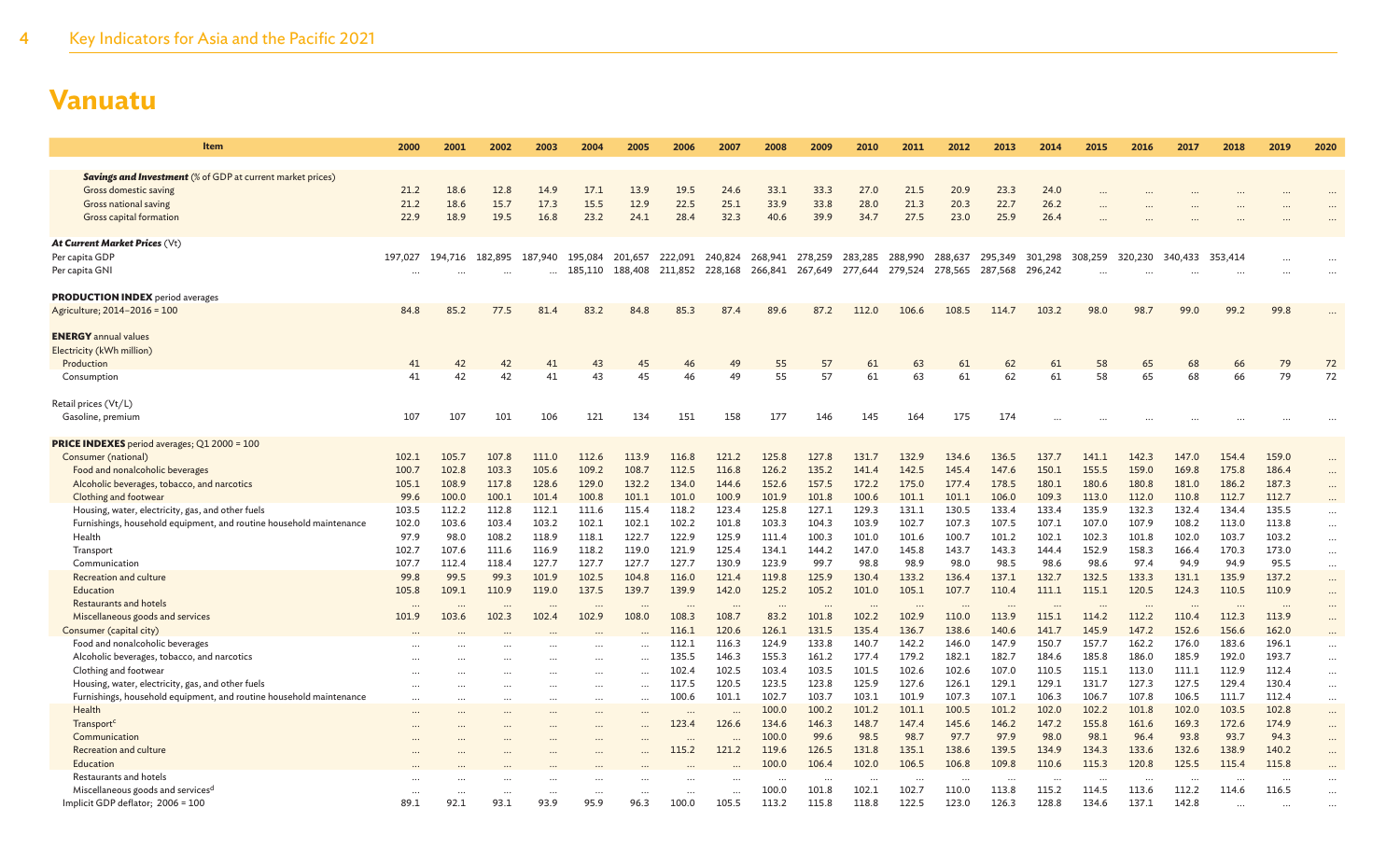| <b>Item</b>                                                                                        | 2000            | 2001            | 2002            | 2003           | 2004           | 2005     | 2006      | 2007     | 2008      | 2009     | 2010     | 2011      | 2012      | 2013      | 2014              | 2015              | 2016                                                                    | 2017      | 2018                       | 2019      | 2020      |
|----------------------------------------------------------------------------------------------------|-----------------|-----------------|-----------------|----------------|----------------|----------|-----------|----------|-----------|----------|----------|-----------|-----------|-----------|-------------------|-------------------|-------------------------------------------------------------------------|-----------|----------------------------|-----------|-----------|
|                                                                                                    |                 |                 |                 |                |                |          |           |          |           |          |          |           |           |           |                   |                   |                                                                         |           |                            |           |           |
| <b>Price Indexes</b> (% annual change)<br>Consumer price index (national)                          | 1.9             | 3.5             | 2.0             | 3.0            | 1.4            | 1.2      | 2.5       | 3.8      | 3.8       | 1.6      | 3.1      | 0.9       | 1.3       | 1.4       | 0.8               | 2.5               | 0.8                                                                     | 3.3       | 5.0                        | 3.0       |           |
| Food and nonalcoholic beverages price index (national)                                             | 1.1             | 2.1             | 0.5             | 2.3            | 3.4            | $-0.4$   | 3.5       | 3.8      | 8.1       | 7.2      | 4.5      | 0.8       | 2.1       | 1.5       | 1.7               | 3.6               | 2.3                                                                     | 6.8       | 3.5                        | 6.0       |           |
| Implicit GDP deflator                                                                              | 2.4             | 3.3             | 1.2             | 0.8            | 2.1            | 0.4      | 3.9       | 5.5      | 7.3       | 2.3      | 2.6      | 3.1       | 0.4       | 2.7       | 2.0               | 4.5               | 1.8                                                                     | 4.2       |                            |           |           |
|                                                                                                    |                 |                 |                 |                |                |          |           |          |           |          |          |           |           |           |                   |                   |                                                                         |           |                            |           |           |
| <b>MONEY AND INTEREST RATES</b> as of end of period (Vt million)                                   |                 |                 |                 |                |                |          |           |          |           |          |          |           |           |           |                   |                   |                                                                         |           |                            |           |           |
| Money supply (M1)                                                                                  | 4,933           | 5,085           | 11,525          | 12,176         | 12,733         | 13,750   | 15,501    | 18,489   | 20,001    | 21,580   | 22,145   | 22,413    | 22,836    | 26,476    | 28,202            | 35,468            | 42,658                                                                  | 46,510    | 55,063                     | 62,949    | 67,667    |
| Currency in circulation                                                                            | 1,834           | 1,941           | 1.916           | 2,108          | 2,490          | 2,402    | 2,890     | 3,563    | 3,753     | 4,223    | 4,553    | 4,886     | 4,845     | 5,054     | 5,532             | 6,284             | 7,151                                                                   | 7,832     | 8,582                      | 9,345     | 10,384    |
| Demand deposits (excluding government deposits) <sup>e</sup>                                       | 3,099           | 3,144           | 9,608           | 10,068         | 10.243         | 11,348   | 12,611    | 14,927   | 16,248    | 17,357   | 17,592   | 17,528    | 17,991    | 21,422    | 22,669            | 29,184            | 35,506                                                                  | 38,678    | 46,481                     | 53,603    | 57,284    |
| Quasi-money                                                                                        | 28,802          | 30,523          | 23,485          | 22,553         | 25,414         | 28,523   | 29,788    | 34,412   | 39,861    | 34,248   | 34,407   | 34,874    | 35,446    | 27,296    | 30,189            | 29,593            | 29,311                                                                  | 32,150    | 33,893                     | 32,252    | 26,904    |
| Money supply (M2)                                                                                  | 33,736          | 35,608          | 35,009          | 34,729         | 38,148         | 42,272   | 45,289    | 52,901   | 59,861    | 55,828   | 56,552   | 57,288    | 58,282    | 53,772    | 58,391            | 65,061            | 71,969                                                                  | 78,661    | 88,956                     | 95,201    | 94,571    |
| Foreign assets (net)                                                                               | 24,677          | 26,312          | 24,647          | 24,679         | 27,575         | 29,488   | 32,596    | 37,497   | 40,878    | 21,390   | 21,875   | 20,113    | 19,761    | 14,131    | 16,342            | 26,291            | 34,394                                                                  | 40,631    | 50,963                     | 65,999    | 75,326    |
| Domestic credit                                                                                    | 12,781          | 13,483          | 15,093          | 15,888         | 17,094         | 18,547   | 19,854    | 21,920   | 29,905    | 42,694   | 42,885   | 47,695    | 50,732    | 51,773    | 53,886            | 49,860            | 48,470                                                                  | 50,462    | 49,457                     | 45,223    | 38,626    |
| Claims on government sector (net)                                                                  | 924             | 710             | 1.320           | 1.129          | 955            | $-162$   | $-697$    | $-1,110$ | $-3,010$  | $-1,527$ | $-1,183$ | $-713$    | $-761$    | $-1,089$  | $-1,618$          | $-6,855$          | $-8,419$                                                                | $-9,641$  | $-12,419$                  | $-15,923$ | $-21,913$ |
| Claims on private sector                                                                           | 11,699          | 12,451          | 13,437          | 14,738         | 16,103         | 18,709   | 20,551    | 23,031   | 32,915    | 44,221   | 44,068   | 48,407    | 51,494    | 52,862    | 55,504            | 56,715            | 56,889                                                                  | 60,103    | 61,876                     | 61,146    | 60,538    |
| Claims on other financial institutions <sup>f</sup><br>Other items                                 | 158<br>$-3,722$ | 322<br>$-4.186$ | 336<br>$-4.731$ | 22<br>$-5.838$ | 36<br>$-6.521$ | $-5,762$ | $-7.161$  | -6.516   | $-10,922$ | $-8,257$ | $-8,209$ | $-10,520$ | $-12,211$ | $-12,132$ | $-11,837$         | $-11,090$         | $-10,895$                                                               | $-12,433$ | $-11.465$                  | $-16,022$ | $-19.381$ |
|                                                                                                    |                 |                 |                 |                |                |          |           |          |           |          |          |           |           |           |                   |                   |                                                                         |           |                            |           |           |
| Money Supply (M2) (% annual change)                                                                | 5.5             | 5.6             | $-1.7$          | $-0.8$         | 9.8            | 10.8     | 7.1       | 16.8     | 13.2      | $-6.7$   | 1.3      | 1.3       | 1.7       | $-7.7$    | 8.6               | 11.4              | 10.6                                                                    | 9.3       | 13.1                       | 7.0       | $-0.7$    |
| M2 (% of GDP at current market prices)                                                             | 89.7            | 93.6            | 95.8            | 90.4           | 93.5           | 98.0     | 93.2      | 98.1     | 97.2      | 85.7     | 83.3     | 80.8      | 80.5      | 70.9      | 73.8              | 78.6              | 82.5                                                                    | 82.9      | 88.3                       |           |           |
|                                                                                                    |                 |                 |                 |                |                |          |           |          |           |          |          |           |           |           |                   |                   |                                                                         |           |                            |           |           |
| <b>Deposit Money Banks</b>                                                                         |                 |                 |                 |                |                |          |           |          |           |          |          |           |           |           |                   |                   |                                                                         |           |                            |           |           |
| Demand deposits                                                                                    | 6,205           | 6,024           | 9,608           | 10,068         | 10,243         | 11,349   | 12,611    | 14,927   | 16,256    | 18,532   | 17.592   | 17,528    | 17,745    | 21,422    | 22,669            | 29,184            | 35,506                                                                  | 38,678    | 46,481                     | 53,604    | 57,284    |
| Savings and time deposits                                                                          | 25,685          | 27,643          | 23,485          | 22,553         | 25,414         | 28,522   | 29,788    | 34,412   | 39,861    | 37,697   | 34,407   | 34,874    | 34,296    | 27,296    | 30,189            | 29,593            | 29,311                                                                  | 32,150    | 33,893                     | 32,252    | 26,904    |
| Domestic credits outstanding <sup>g</sup>                                                          | 11,556          | 12,295          | 13,265          | 14,558         | 15,953         | 18,545   | 19,854    | 22,860   | 32,768    | 38,706   | 37,135   | 47,695    | 50,468    | 51,773    | 53,886            | 49,860            | 48,470                                                                  | 50,462    | 49,457                     | 45,223    | 38,626    |
|                                                                                                    |                 |                 |                 |                |                |          |           |          |           |          |          |           |           |           |                   |                   |                                                                         |           |                            |           |           |
| <b>GOVERNMENT FINANCE</b> fiscal year ending 31 December (Vt million)<br><b>Central Government</b> |                 |                 |                 |                |                |          |           |          |           |          |          |           |           |           |                   |                   |                                                                         |           |                            |           |           |
| Revenue                                                                                            |                 |                 |                 |                |                |          |           |          |           |          |          |           |           |           |                   |                   | 15,764.5 16,245.8 18,483.1 25,720.9 21,664.0 29,719.3 38,884.1 40,274.3 |           |                            |           | 42,143.6  |
| <b>Taxes</b>                                                                                       |                 |                 |                 |                |                |          |           |          |           |          | $\ddots$ |           | 11,982.5  | 13,048.8  | 13,717.6          |                   | 13,476.8 13,324.1 16,249.4 17,980.7                                     |           |                            | 18,837.0  | 15,968.1  |
| Taxes on income, profits, and capital gains                                                        |                 |                 |                 |                |                |          |           |          |           |          | $\cdots$ |           |           |           |                   |                   |                                                                         |           |                            |           |           |
| Payable by individuals                                                                             |                 |                 |                 |                |                |          |           |          |           |          |          |           |           |           |                   |                   |                                                                         |           |                            |           |           |
| Payable by corporations and other enterprises                                                      |                 |                 |                 |                |                |          |           |          |           |          |          |           |           |           |                   |                   |                                                                         |           |                            |           |           |
| Other taxes on income, profits, and capital gains                                                  |                 |                 |                 |                |                |          |           |          |           |          |          |           |           |           |                   |                   |                                                                         |           |                            |           |           |
| Taxes on payroll and workforce                                                                     |                 |                 |                 |                |                |          |           |          |           |          |          |           |           |           |                   |                   |                                                                         |           |                            |           |           |
| Taxes on property                                                                                  |                 |                 |                 |                |                | $\cdots$ |           |          |           |          |          |           | 548.3     | 360.4     | 429.6             | 401.5             | 383.2                                                                   | 488.2     | 565.9                      | 648.1     | 602.1     |
| Taxes on goods and services                                                                        |                 |                 |                 |                |                | $\cdots$ | $\ddotsc$ |          |           |          |          |           | 8.853.9   | 10.050.7  | 10,630.9          | 10,125.8          | 10,001.2                                                                | 12,227.1  | 13,720.8 14,565.7          |           | 12,232.9  |
| Taxes on international trade and transaction                                                       |                 |                 | $\cdots$        |                |                | $\cdots$ |           |          |           |          | $\cdots$ |           | 2,580.2   | 2,637.7   | 2,657.1           | 2,949.5           | 2,939.7                                                                 | 3,534.1   | 3,694.0                    | 3,623.2   | 3,133.1   |
| Other taxes                                                                                        |                 |                 | $\cdots$        |                |                | $\cdots$ |           |          |           |          | $\cdots$ |           |           |           |                   |                   |                                                                         |           |                            |           | $\cdots$  |
| Social contributions                                                                               |                 |                 | $\cdots$        | $\cdots$       | $\ddotsc$      | $\cdots$ | $\cdots$  | $\cdots$ | $\cdots$  | $\cdots$ | $\cdots$ |           |           |           |                   |                   |                                                                         |           |                            |           |           |
| Grants                                                                                             |                 |                 |                 |                |                |          |           |          |           | $\cdots$ | $\cdots$ |           | 2,174.1   | 1,692.1   | 3,213.3           | 8,942.5           | 4,550.9                                                                 | 7,031.9   | 8,369.0                    | 6,552.4   | 9,885.6   |
| Other revenue                                                                                      |                 |                 |                 |                |                | $\cdots$ |           |          |           |          | $\cdots$ |           | 1,608.0   | 1,504.9   | 1,552.1           |                   | 3,301.6 3,789.0                                                         | 6,438.0   | 12,534.4 14,884.9          |           | 16,290.0  |
| Expense                                                                                            |                 |                 |                 |                |                |          |           |          |           |          | $\cdots$ |           | 15,807.2  |           | 15,682.4 17,022.8 | 18,952.8 19,397.2 |                                                                         |           | 25,298.5 25,917.6 29,282.5 |           | 32,394.2  |
| Compensation of employees                                                                          |                 |                 |                 |                |                |          |           |          |           |          |          |           | 8,411.7   | 8,437.1   | 8,455.3           | 8,894.8           | 8,732.8                                                                 |           | 9,962.2 12,540.0 13,960.1  |           | 15,659.4  |
| Use of goods and services                                                                          |                 |                 |                 |                |                |          |           |          |           |          |          |           | 4,158.2   | 4,125.2   | 5,074.5           | 5,679.4           | 5,410.9                                                                 | 8,099.3   | 7,727.4                    | 9,381.3   | 10,143.9  |
| Consumption of fixed capital                                                                       |                 |                 |                 |                |                |          |           |          |           |          |          |           |           |           |                   |                   |                                                                         |           |                            |           |           |
| Interest                                                                                           |                 |                 |                 |                |                |          |           |          |           |          |          |           | 463.1     | 555.0     | 573.3             | 699.8             | 780.1                                                                   | 949.1     | 1,034.4                    | 970.3     | 306.1     |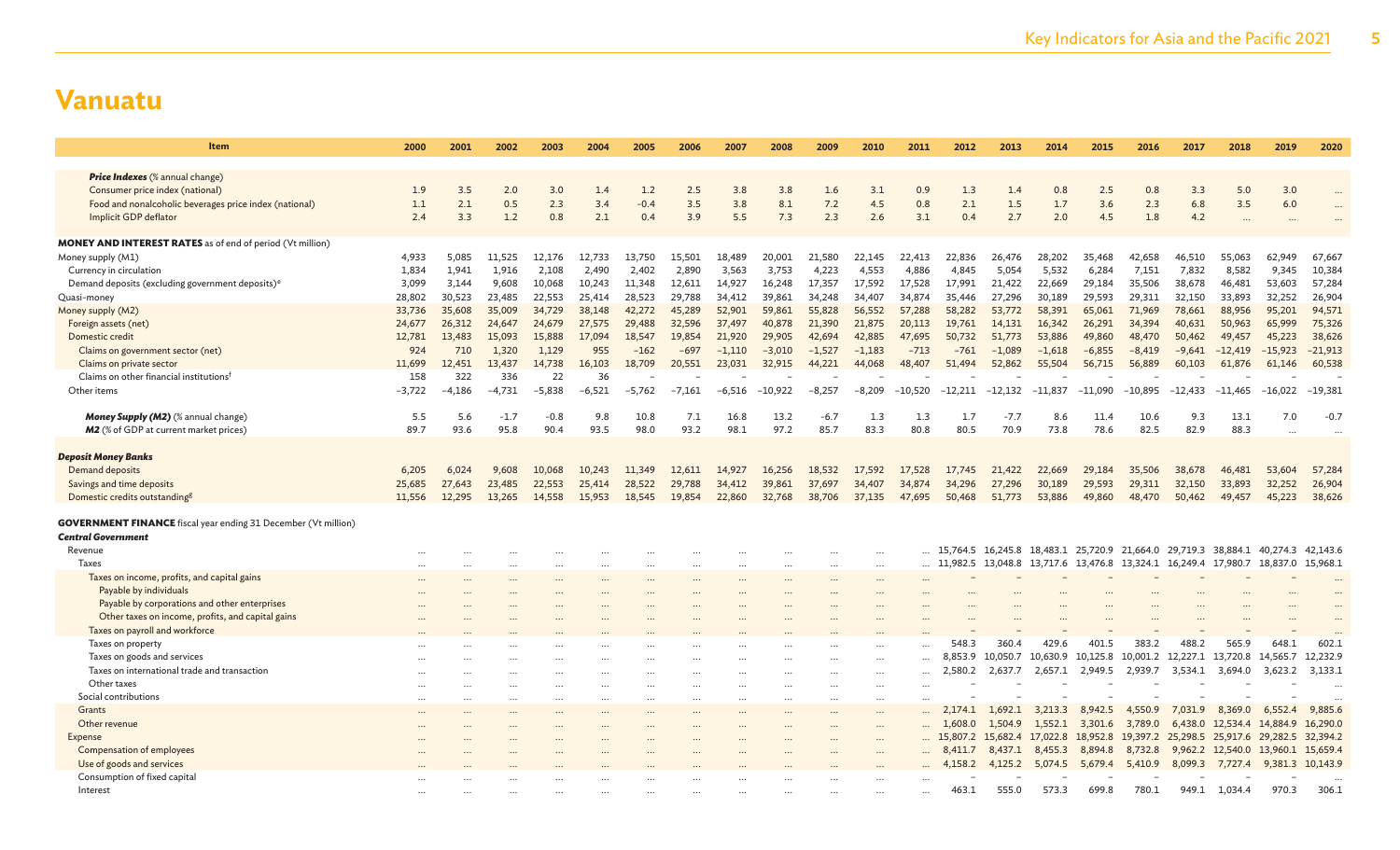| Item                                                                | 2000     | 2001 | 2002     | 2003     | 2004      | 2005                 | 2006     | 2007     | 2008      | 2009      | 2010      | 2011      | 2012       | 2013                                                                    | 2014     | 2015        | 2016     | 2017          | 2018                      | 2019            | 2020              |
|---------------------------------------------------------------------|----------|------|----------|----------|-----------|----------------------|----------|----------|-----------|-----------|-----------|-----------|------------|-------------------------------------------------------------------------|----------|-------------|----------|---------------|---------------------------|-----------------|-------------------|
|                                                                     |          |      |          |          |           |                      |          |          |           |           |           |           |            |                                                                         |          |             |          |               |                           |                 |                   |
| <b>Subsidies</b>                                                    |          |      |          |          |           |                      |          |          |           |           |           |           |            |                                                                         |          |             |          |               |                           |                 |                   |
| Grants                                                              |          |      |          |          |           |                      |          |          |           |           |           |           | 1,892.8    | 1,603.3                                                                 | 2,034.8  | 2,531.2     | 3,144.6  | 2,407.8       | 2,615.5                   | 2,499.1         | 3,995.6           |
| Social benefits                                                     |          |      |          |          |           |                      |          |          |           |           |           |           | 311.6      | 344.7                                                                   | 241.1    | 476.1       | 491.1    | 2,686.3       | 1,049.2                   | 732.0           | 939.7             |
| Other expense                                                       |          |      |          |          |           |                      |          |          |           |           | $\cdots$  |           | 569.8      | 617.0                                                                   | 643.7    | 671.5       | 837.7    | 1,193.8       | 951.1                     | 1,739.7         | 1,349.6           |
| Net operating balance                                               |          |      |          |          |           |                      |          |          |           |           |           |           | $-42.7$    | 563.4                                                                   | 1,460.3  | 6,768.1     | 2,266.8  |               | 4,420.8 12,966.5 10,991.8 |                 | 9,749.4           |
| Gross operating balance                                             |          |      |          |          |           |                      |          |          |           |           |           |           | $-42.7$    | 563.4                                                                   | 1,460.3  | 6,768.1     | 2,266.8  |               | 4,420.8 12,966.5 10,991.8 |                 | 9,749.4           |
| <b>Transactions in Nonfinancial Assets</b>                          |          |      |          |          |           |                      |          |          |           |           |           |           |            |                                                                         |          |             |          |               |                           |                 |                   |
| Net/gross investment in nonfinancial assets                         |          |      |          |          |           |                      |          |          |           |           | $\cdots$  |           | 1,139.6    | 707.1                                                                   | 547.1    | 1,049.1     | 2,548.8  | 2,286.1       |                           | 4,493.7 3,520.2 | 6,733.1           |
| Fixed assets                                                        | $\ddots$ |      |          |          |           |                      |          |          |           |           | $\cdots$  |           | 1,139.6    | 707.1                                                                   | 547.1    | 1,049.1     | 2,548.8  | 2,286.1       | 4,493.7                   | 3,520.2         | 6,733.1           |
| Inventories                                                         |          |      |          |          |           | $\ddot{\phantom{a}}$ |          |          |           |           | $\cdots$  |           |            |                                                                         |          |             |          |               |                           |                 |                   |
| Valuables                                                           | $\cdots$ |      |          |          |           | $\ddotsc$            |          |          | $\ddotsc$ | $\ddotsc$ | $\cdots$  |           |            |                                                                         |          |             |          |               |                           |                 |                   |
| Nonproduced assets                                                  |          |      |          |          |           |                      |          |          |           |           |           |           |            |                                                                         |          |             |          |               |                           |                 |                   |
| Expenditure                                                         |          |      |          |          |           |                      |          |          |           |           | $\cdots$  |           |            | 16,946.9 16,389.5 17,569.8 20,001.9 21,946.0 27,584.6 30,411.3 32,802.7 |          |             |          |               |                           |                 | 39,127.4          |
| Net lending/Net borrowing                                           |          |      |          |          |           |                      |          |          |           |           | $\cdots$  |           | $-1,182.3$ | $-143.7$                                                                | 913.2    | 5,719.0     | $-282.0$ | 2,134.7       | 8,472.8                   | 7,471.6         | 3,016.3           |
| <b>Primary balance</b>                                              |          |      |          |          |           |                      |          |          |           |           |           |           | $-719.2$   | 411.3                                                                   | 1,486.5  | 6,418.8     |          | 498.1 3,083.8 | 9,507.2 8,441.9           |                 | 3,322.4           |
| <b>Transactions in Financial Assets and Liabilities (Financing)</b> |          |      |          |          |           |                      |          |          |           |           |           |           |            |                                                                         |          |             |          |               |                           |                 |                   |
| Net acquisition of financial assets                                 |          |      |          |          |           |                      |          |          |           |           |           |           | $-128.8$   | $-302.5$                                                                | 603.2    | 5,193.2     | 528.1    | 1,339.6       | 3,401.4                   | 6,088.5         | 1,720.2           |
| Domestic                                                            |          |      |          |          |           |                      |          |          |           |           | $\cdots$  |           | $-128.8$   | $-302.5$                                                                | 603.2    | 5,193.2     | 528.1    | 1,339.6       | 3,401.4                   | 6,088.5         | 1,720.2           |
| External                                                            | $\cdots$ |      | $\cdots$ | $\cdots$ | $\cdots$  |                      |          | $\cdots$ | $\cdots$  | $\cdots$  | $\cdots$  |           |            |                                                                         |          |             |          |               |                           |                 |                   |
| Net incurrence of liabilities                                       |          |      |          |          | $\ddotsc$ |                      |          | $\cdots$ | $\ddotsc$ | $\cdots$  | $\cdots$  |           | 1,053.5    | $-158.8$                                                                | $-310.0$ | $-525.5$    | 809.4    | -441.7        | -3,279.3                  | $-1,175.1$      | 1,276.7           |
| Domestic                                                            |          |      |          |          |           |                      |          |          |           |           | $\cdots$  |           | 1,388.6    | 306.4                                                                   | 262.9    | 31.8        | 1,357.0  |               | $105.1 -1,815.4$          | $-672.9$        | 2,419.0           |
| External                                                            |          |      |          |          |           |                      |          |          |           |           |           |           | $-335.1$   | $-465.2$                                                                | $-572.9$ | $-557.3$    | $-547.6$ | $-546.8$      | $-1,463.9$                |                 | $-502.2 -1,142.2$ |
|                                                                     |          |      |          |          |           |                      |          |          |           |           |           |           |            |                                                                         |          |             |          |               |                           |                 |                   |
| <b>Government Finance</b> (% of GDP at current market prices)       |          |      |          |          |           |                      |          |          |           |           |           |           |            |                                                                         |          |             |          |               |                           |                 |                   |
| Revenue                                                             |          |      |          |          |           |                      |          |          |           |           |           |           | 21.8       | 21.4                                                                    | 23.4     | 31.1        | 24.8     | 31.3          | 38.6                      |                 |                   |
| Taxes                                                               |          |      |          |          |           |                      |          |          |           |           |           |           | 16.5       | 17.2                                                                    | 17.3     | 16.3        | 15.3     | 17.1          | 17.8                      |                 |                   |
| Taxes payable by individuals                                        |          |      |          |          |           |                      |          |          |           |           |           |           |            |                                                                         |          |             |          |               |                           |                 |                   |
| Taxes payable by corporations and other enterprises                 |          |      |          |          |           |                      |          |          |           |           |           | $\ddotsc$ | $\cdots$   | $\cdots$                                                                | .        |             | $\cdots$ |               |                           |                 |                   |
| Expenditure                                                         |          |      |          | $\cdots$ |           | $\ddotsc$            |          |          | $\ddotsc$ | $\ddotsc$ | $\cdots$  | $\cdots$  | 23.4       | 21.6                                                                    | 22.2     | 24.2        | 25.2     | 29.1          | 30.2                      |                 | $\cdots$          |
| Net lending/Net borrowing                                           | $\cdots$ |      |          | $\cdots$ | $\cdots$  | $\cdots$             |          | $\ddots$ | $\cdots$  | $\cdots$  | $\cdots$  |           | $-1.6$     | $-0.2$                                                                  | 1.2      | 6.9         | $-0.3$   | 2.2           | 8.4                       |                 | $\cdots$          |
| Primary balance                                                     |          |      |          |          |           |                      |          |          |           |           | $\cdots$  | $\ddotsc$ | $-1.0$     | 0.5                                                                     | 1.9      | 7.8         | 0.6      | 3.2           | 9.4                       |                 | $\ddots$          |
|                                                                     |          |      |          |          |           |                      |          |          |           |           |           |           |            |                                                                         |          |             |          |               |                           |                 |                   |
| <b>Expenditure by Function, Central Government</b>                  |          |      |          |          |           |                      |          |          |           |           |           |           |            |                                                                         |          |             |          |               |                           |                 |                   |
| Total expenditure                                                   |          |      |          |          |           |                      |          |          |           |           | $\ddotsc$ | 17,801    | 18,139     | 18,280                                                                  | 19,692   | 18,175      | 20,969   | 22,636        | 29,689                    |                 |                   |
| General public services                                             |          |      |          |          |           |                      |          |          |           |           |           | 4,792     | 5,894      | 5,639                                                                   | 6,339    | 6,550<br>54 | 5,381    | 5,648         | 7,792                     |                 |                   |
| Defense                                                             |          |      |          |          |           |                      |          |          |           |           | $\cdots$  | 131       | 113        | 66                                                                      | 51       |             |          |               |                           |                 |                   |
| Public order and safety                                             |          |      |          |          |           |                      |          |          |           |           | $\cdots$  | 1,389     | 1,506      | 1,478                                                                   | 1,271    | 1,347       | 1,661    | 1,637         | 2,374                     |                 | $\ddotsc$         |
| Economic affairs                                                    |          |      |          |          |           |                      |          |          |           | $\ddotsc$ | $\cdots$  | 4,405     | 3,556      | 3,585                                                                   | 4,647    | 3,125       | 6,456    | 6,787         | 9,063                     |                 | $\cdots$          |
| Environmental protection                                            | $\ddots$ |      |          | $\cdots$ |           | $\cdots$             |          |          | $\ddotsc$ | $\cdots$  | $\cdots$  | 135       | 123        | 156                                                                     | 183      | 168         | 398      | 471           | 510                       |                 | $\cdots$          |
| Housing and community amenities                                     | $\cdots$ |      | $\cdots$ | $\cdots$ |           | $\cdots$             | $\cdots$ |          | $\ddotsc$ |           | $\cdots$  | 143       | 143        | 156                                                                     | 194      | 195         | 73       | 122           | 127                       | $\cdots$        | $\cdots$          |
| Health                                                              |          |      |          |          |           |                      |          |          |           |           | $\cdots$  | 2,078     | 1,980      | 2,094                                                                   | 1,822    | 1,963       | 1,655    | 2,008         | 2,698                     |                 | $\cdots$          |
| Recreation, culture, and religion                                   |          |      |          |          |           |                      |          |          |           | $\cdots$  | $\cdots$  | 315       | 277        | 275                                                                     | 299      | 269         | 402      | 635           | 308                       |                 | $\cdots$          |
| Education                                                           |          |      |          |          |           |                      |          |          |           |           |           | 4,391     | 4,519      | 4,777                                                                   | 4,708    | 4,457       | 4,907    | 5,305         | 6,786                     |                 | $\ddotsc$         |
| Social protection                                                   |          |      |          |          |           |                      |          |          |           |           |           | 23        | 28         | 52                                                                      | 176      | 45          | 36       | 23            | 30                        |                 | $\ddotsc$         |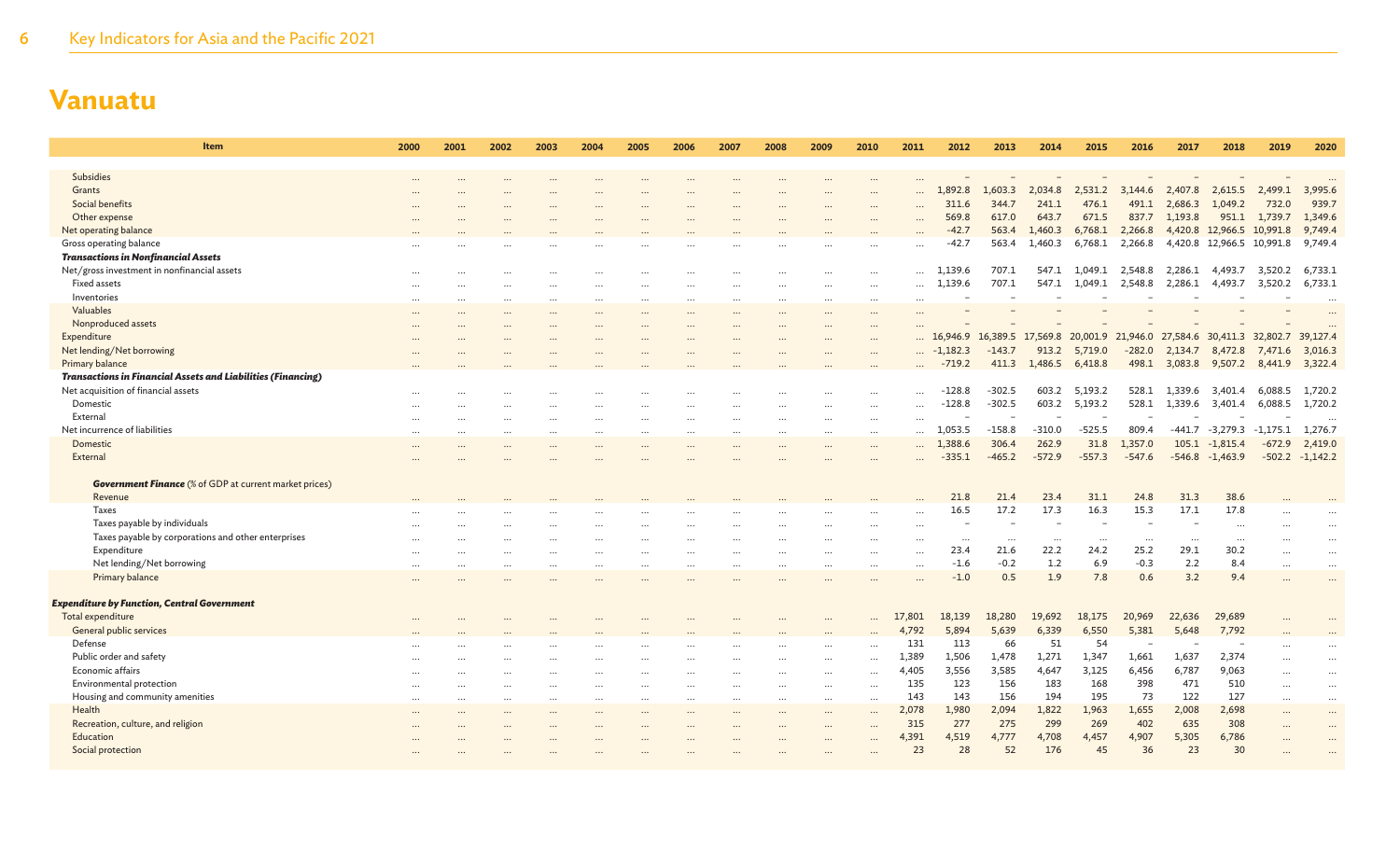| Item                                                                                                                                                                                                 | 2000                                                                             | 2001                                                                          | 2002                                                                                    | 2003                                                                          | 2004                                                                          | 2005                                                                            | 2006                                                                           | 2007                                                                           | 2008                                                                                          | 2009                                                                             | 2010                                                                             | 2011                                                                               | 2012                                                                                       | 2013                                                                                 | 2014                                                                             | 2015                                                                              | 2016                                                                               | 2017                                                                                | 2018                                                                             | 2019                                                                             | 2020                                                                            |
|------------------------------------------------------------------------------------------------------------------------------------------------------------------------------------------------------|----------------------------------------------------------------------------------|-------------------------------------------------------------------------------|-----------------------------------------------------------------------------------------|-------------------------------------------------------------------------------|-------------------------------------------------------------------------------|---------------------------------------------------------------------------------|--------------------------------------------------------------------------------|--------------------------------------------------------------------------------|-----------------------------------------------------------------------------------------------|----------------------------------------------------------------------------------|----------------------------------------------------------------------------------|------------------------------------------------------------------------------------|--------------------------------------------------------------------------------------------|--------------------------------------------------------------------------------------|----------------------------------------------------------------------------------|-----------------------------------------------------------------------------------|------------------------------------------------------------------------------------|-------------------------------------------------------------------------------------|----------------------------------------------------------------------------------|----------------------------------------------------------------------------------|---------------------------------------------------------------------------------|
| <b>Expenditure by Function</b> (% of GDP at current market prices)<br>Education<br>Health<br>Social protection                                                                                       |                                                                                  |                                                                               |                                                                                         |                                                                               |                                                                               |                                                                                 |                                                                                |                                                                                |                                                                                               |                                                                                  | $\cdot \cdot \cdot$                                                              | 6.2<br>2.9<br>0.0                                                                  | 6.2<br>2.7<br>0.0                                                                          | 6.3<br>2.8<br>0.1                                                                    | 6.0<br>2.3<br>0.2                                                                | 5.4<br>2.4<br>0.1                                                                 | 5.6<br>1.9<br>0.0                                                                  | 5.6<br>2.1<br>0.0                                                                   | 6.7<br>2.7<br>0.0                                                                |                                                                                  |                                                                                 |
| <b>EXTERNAL TRADE</b> <sup>h</sup> calendar year (Vt million)<br>Exports, fob<br>Imports, cif<br>Trade balance                                                                                       | 3,646<br>11,603<br>$-7,957$                                                      | 2,882<br>13,012<br>$-10,130$                                                  | 2,809<br>13,086<br>$-10,277$                                                            | 3,711<br>13,343<br>$-9,632$                                                   | 5,555<br>15,075<br>$-9,520$                                                   | 5,074<br>18,025<br>$-12,951$                                                    | 5,383<br>24,010<br>$-18,627$                                                   | 5,091<br>23,412<br>$-18,321$                                                   | 5,721<br>31,667<br>$-25,946$                                                                  | 6,070<br>31,085<br>-25,015                                                       | 4,694<br>27,509<br>$-22,815$                                                     | 6,012<br>27,256<br>$-21,244$                                                       | 5,073<br>27,454<br>$-22,381$                                                               | 3,653<br>29,653<br>$-26,000$                                                         | 6,100<br>30,435<br>$-24,335$                                                     | 4,249<br>39,989<br>$-35,740$                                                      | 5,446<br>41,408<br>$-35,962$                                                       | 6,607<br>39,876<br>-33,269                                                          | 6,946<br>38,602<br>$-31,656$                                                     | 5,451<br>35,946<br>$-30,495$                                                     | 5,308<br>34,620<br>$-29,312$                                                    |
| <b>External Trade</b> (% annual change)<br>Exports<br>Imports<br><b>Direction of Trade</b> calendar year (\$ million)                                                                                | 9.6<br>$-6.8$                                                                    | $-21.0$<br>12.1                                                               | $-2.5$<br>0.6                                                                           | 32.1<br>2.0                                                                   | 49.7<br>13.0                                                                  | $-8.7$<br>19.6                                                                  | 6.1<br>33.2                                                                    | $-5.4$<br>$-2.5$                                                               | 12.4<br>35.3                                                                                  | 6.1<br>$-1.8$                                                                    | $-22.7$<br>$-11.5$                                                               | 28.1<br>$-0.9$                                                                     | $-15.6$<br>0.7                                                                             | $-28.0$<br>8.0                                                                       | 67.0<br>2.6                                                                      | $-30.3$<br>31.4                                                                   | 28.2<br>3.5                                                                        | 21.3<br>$-3.7$                                                                      | 5.1<br>$-3.2$                                                                    | $-21.5$<br>$-6.9$                                                                | $-2.6$<br>$-3.7$                                                                |
| Exports, total<br>1. Trinidad and Tobago<br>2. Australia<br>3. Malaysia<br>4. United States<br>5. Philippines<br>6. New Caledonia<br>7. Japan<br>8. Venezuela<br>9. Honduras<br>10. Fiji             | 41.8<br><br>0.5<br>0.2<br>0.9<br>0.0<br>0.9<br>0.9<br>$\cdots$<br>0.0<br>1.4     | 17.6<br><br>1.6<br>0.0<br>0.1<br>$\ddots$<br>0.8<br>0.3<br>0.6                | 13.8<br>.<br>2.4<br>0.1<br>0.3<br>$\cdots$<br>0.8<br>0.2<br>$\cdots$<br>$\cdots$<br>0.9 | 15.2<br><br>3.7<br>0.1<br>0.1<br>0.0<br>1.1<br>0.4<br>1.2                     | 38.6<br>.<br>2.4<br>9.0<br>0.2<br>$\ddotsc$<br>1.3<br>0.8<br>3.5              | 62.4<br>0.1<br>3.9<br>0.0<br>0.3<br>$\ddots$<br>2.5<br>0.9<br>4.6               | 31.4<br>0.0<br>2.9<br>0.0<br>0.3<br>0.7<br>2.7<br>1.5<br><br>4.4               | 201.7<br>0.0<br>9.4<br>1.2<br>0.9<br>13.7<br>3.2<br>2.5<br>12.7<br>3.8         | 120.8<br>0.0<br>9.4<br>4.8<br>1.3<br>20.5<br>9.8<br>3.2<br>24.1<br>$\cdot \cdot \cdot$<br>7.8 | 92.8<br>$\cdots$<br>2.0<br>1.1<br>1.8<br>4.6<br>4.0<br>2.7<br>54.8<br>1.9        | 126.8<br>19.1<br>5.6<br>0.6<br>2.0<br>5.9<br>3.8<br>2.1<br>57.4<br>2.1           | 368.5<br>296.7<br>7.2<br>13.0<br>1.6<br>11.5<br>3.6<br>3.4<br><br>$\ddotsc$<br>5.1 | 178.7<br>$\cdots$<br>12.2<br>5.1<br>2.2<br>1.7<br>3.6<br>3.9<br>$\cdot \cdot \cdot$<br>4.0 | 147.0<br>0.0<br>12.7<br>11.7<br>3.7<br>1.2<br>2.7<br>2.7<br>18.9<br>$\bullet$<br>2.3 | 74.5<br>0.0<br>10.9<br>8.5<br>6.4<br>0.2<br>4.6<br>2.9<br>15.8<br>3.4            | 66.2<br>.<br>11.6<br>7.5<br>3.3<br>1.1<br>2.9<br>3.6<br>9.5<br>2.0                | 55.4<br>$\cdots$<br>8.1<br>7.6<br>5.1<br>0.1<br>3.7<br>4.3<br>5.3<br>0.0<br>2.6    | 77.2<br>$\cdots$<br>7.8<br>4.9<br>4.9<br>13.5<br>4.5<br>4.1<br>4.0<br>16.3<br>3.0   | 61.2<br><br>7.9<br>5.1<br>6.4<br>7.3<br>4.7<br>4.0<br>5.0<br>3.1                 | 47.1<br>$\cdots$<br>6.4<br>6.6<br>5.6<br>2.2<br>3.6<br>3.3<br>1.8<br>2.4         | 108.3<br>63.6<br>4.8<br>5.6<br>4.7<br>0.1<br>5.9<br>2.5<br>1.9<br>0.0<br>3.9    |
| Imports, total<br>1. Australia<br>2. New Zealand<br>3. Russian Federation<br>4. China, People's Republic of<br>5. Singapore<br>6. Thailand<br>7. Switzerland<br>8. France<br>9. Malaysia<br>10. Fiji | 75.9<br>33.3<br>8.6<br>$\cdots$<br>0.6<br>7.2<br>0.7<br>0.3<br>4.1<br>0.1<br>2.8 | 98.0<br>28.9<br>11.2<br>0.0<br>0.6<br>11.4<br>0.7<br>0.0<br>9.3<br>0.1<br>7.0 | 91.6<br>31.3<br>13.2<br>0.0<br>0.8<br>4.9<br>0.5<br>0.0<br>3.4<br>0.1<br>3.7            | 160.1<br>35.3<br>12.5<br>0.0<br>1.5<br>7.2<br>1.2<br>0.0<br>3.8<br>0.2<br>4.2 | 160.6<br>42.3<br>16.7<br>0.0<br>3.7<br>7.7<br>1.6<br>0.0<br>4.9<br>0.3<br>7.3 | 150.5<br>57.1<br>19.8<br>0.0<br>3.6<br>11.4<br>3.8<br>0.0<br>4.3<br>0.2<br>15.0 | 161.1<br>65.7<br>24.8<br>0.0<br>8.3<br>8.6<br>2.9<br>0.0<br>6.8<br>0.6<br>14.2 | 213.2<br>80.4<br>38.4<br>0.0<br>8.6<br>17.9<br>4.7<br>0.0<br>1.6<br>2.2<br>7.4 | 345.4<br>98.7<br>37.0<br>0.0<br>14.7<br>23.0<br>6.5<br>0.0<br>3.1<br>2.3<br>23.6              | 278.8<br>82.0<br>37.8<br>0.0<br>27.8<br>27.8<br>5.9<br>0.1<br>7.3<br>1.7<br>25.2 | 278.2<br>85.3<br>37.4<br>0.0<br>27.3<br>35.2<br>5.5<br>0.4<br>6.8<br>3.2<br>21.8 | 285.4<br>83.3<br>35.6<br>0.0<br>19.4<br>51.1<br>6.9<br>0.1<br>10.0<br>3.3<br>22.4  | 398.5<br>86.6<br>32.5<br>0.0<br>29.0<br>60.3<br>12.1<br>0.0<br>6.0<br>3.1<br>17.3          | 434.4<br>83.0<br>32.8<br>0.0<br>107.1<br>34.5<br>10.9<br>0.1<br>9.4<br>25.1<br>11.3  | 316.1<br>87.7<br>32.1<br>0.0<br>59.2<br>47.3<br>10.1<br>0.1<br>8.0<br>3.2<br>8.5 | 261.8<br>82.2<br>41.4<br>0.0<br>25.2<br>22.2<br>10.4<br>0.1<br>6.4<br>10.9<br>8.2 | 252.9<br>72.5<br>40.8<br>0.0<br>24.3<br>14.2<br>11.0<br>0.1<br>23.1<br>14.6<br>7.7 | 376.3<br>75.8<br>37.7<br>134.9<br>24.2<br>14.9<br>13.2<br>0.1<br>6.8<br>12.8<br>7.0 | 242.6<br>81.1<br>38.1<br>0.0<br>23.3<br>20.3<br>15.4<br>0.1<br>6.5<br>7.8<br>6.5 | 212.7<br>75.7<br>33.9<br>0.0<br>28.0<br>11.8<br>12.2<br>0.2<br>5.5<br>3.1<br>5.7 | 211.5<br>31.1<br>33.1<br>0.0<br>30.8<br>4.6<br>7.9<br>46.6<br>4.8<br>3.8<br>8.8 |
| <b>BALANCE OF PAYMENTS</b> <sup>i</sup> calendar year (\$ million)<br><b>Current account</b><br>Balance on goods<br><b>Exports</b><br>Imports<br><b>Balance on services</b><br>Credit<br>Debit       | $-13.7$<br>$-49.8$<br>27.2<br>$-76.9$<br>46.7<br>148.6<br>$-101.9$               | $-14.5$<br>$-58.1$<br>19.9<br>$-78.0$<br>42.3<br>136.5<br>$-94.2$             | $-27.5$<br>$-68.6$<br>20.8<br>$-89.3$<br>30.4<br>115.8<br>$-85.4$                       | $-23.1$<br>$-65.1$<br>26.7<br>$-91.8$<br>49.9<br>110.8<br>$-60.8$             | $-22.4$<br>$-74.8$<br>38.1<br>$-112.9$<br>56.6<br>122.1<br>$-65.5$            | $-34.0$<br>$-93.0$<br>38.1<br>$-131.0$<br>65.1<br>138.7<br>$-73.6$              | $-23.8$<br>$-103.6$<br>37.8<br>$-141.4$<br>74.7<br>146.2<br>$-71.5$            | $-36.9$<br>$-146.4$<br>29.7<br>$-176.1$<br>113.6<br>204.1<br>$-90.6$           | $-65.6$<br>$-222.9$<br>41.6<br>$-264.5$<br>121.5<br>232.3<br>$-110.8$                         | $-49.0$<br>$-194.0$<br>55.8<br>$-249.8$<br>138.5<br>247.1<br>$-108.7$            | $-37.7$<br>$-189.6$<br>50.5<br>$-240.1$<br>149.9<br>272.7<br>$-122.8$            | $-62.6$<br>$-189.4$<br>66.0<br>$-255.4$<br>138.0<br>280.3<br>$-142.3$              | $-50.8$<br>$-199.4$<br>55.0<br>$-254.4$<br>176.6<br>323.2<br>$-146.6$                      | $-26.3$<br>$-222.0$<br>44.6<br>$-266.6$<br>188.9<br>329.9<br>$-141.0$                | 50.1<br>$-205.8$<br>63.3<br>$-269.1$<br>175.1<br>319.8<br>$-144.7$               | $-11.9$<br>$-269.7$<br>38.9<br>$-308.6$<br>99.0<br>277.9<br>$-178.9$              | 6.0<br>$-267.5$<br>49.7<br>$-317.2$<br>154.8<br>304.1<br>$-149.3$                  | $-55.9$<br>$-254.5$<br>60.0<br>$-314.5$<br>167.6<br>321.1<br>$-153.5$               | 86.3<br>$-239.9$<br>63.0<br>$-302.9$<br>212.8<br>370.4<br>$-157.6$               | 121.5<br>$-275.3$<br>45.4<br>$-320.7$<br>193.3<br>338.0<br>$-144.6$              | $\cdots$<br>$\cdots$<br>$\cdots$<br>$\ddots$                                    |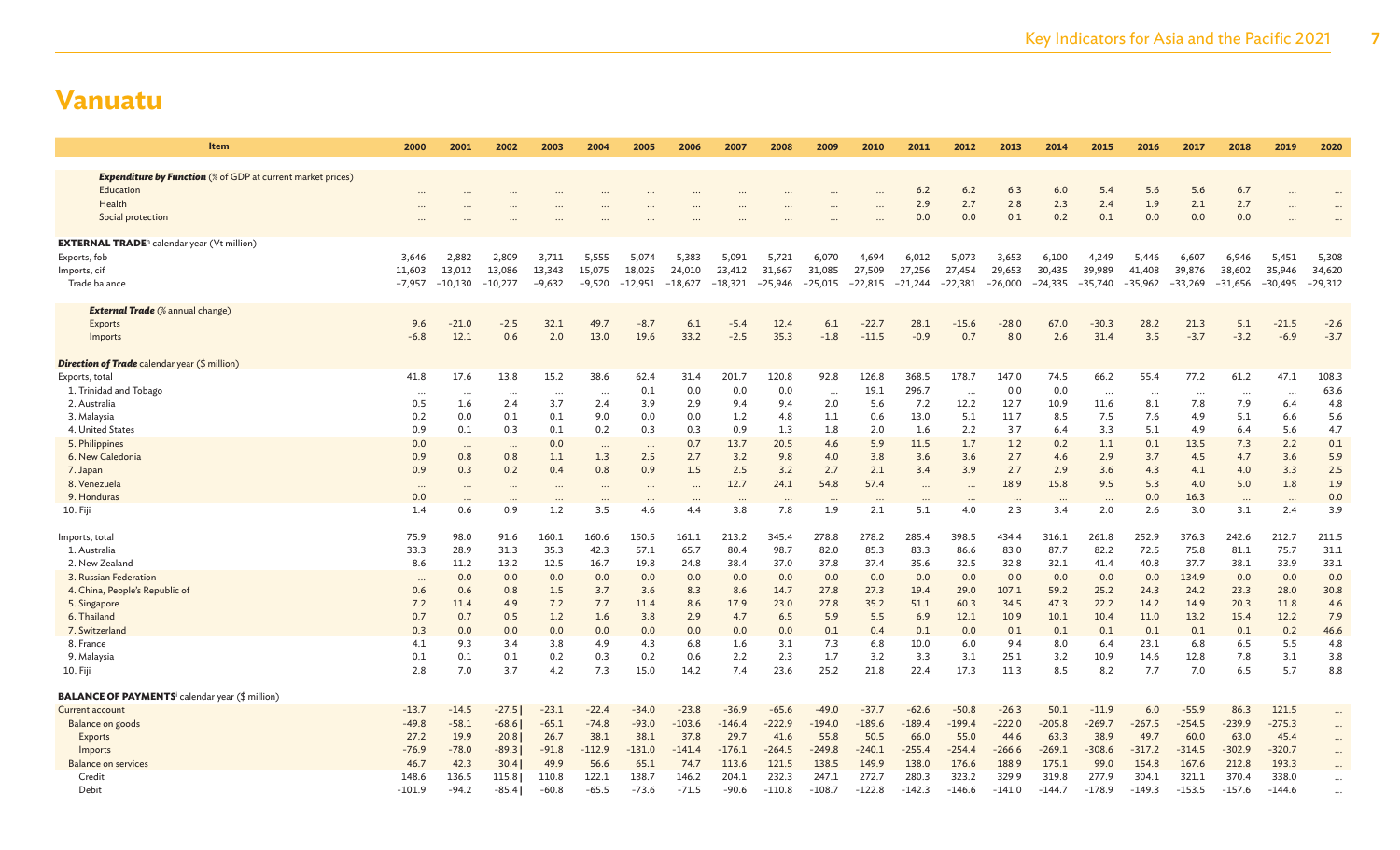| Item                                                           | 2000                  | 2001                 | 2002         | 2003           | 2004                 | 2005            | 2006            | 2007            | 2008            | 2009                 | 2010            | 2011            | 2012            | 2013            | 2014            | 2015             | 2016             | 2017            | 2018             | 2019             | 2020                 |
|----------------------------------------------------------------|-----------------------|----------------------|--------------|----------------|----------------------|-----------------|-----------------|-----------------|-----------------|----------------------|-----------------|-----------------|-----------------|-----------------|-----------------|------------------|------------------|-----------------|------------------|------------------|----------------------|
|                                                                |                       |                      |              |                |                      |                 |                 |                 |                 |                      |                 |                 |                 |                 |                 |                  |                  |                 |                  |                  |                      |
| Balance on primary income                                      |                       |                      | $\ddotsc$    | $-15.3$        | $-18.7$              | $-25.9$         | $-20.4$         | $-25.9$         | 0.1             | $-18.8$              | $-20.2$         | $-23.3$         | $-45.0$         | $-11.4$         | 4.8             | 2.1              | $-2.1$           | $-10.8$         | 7.7              | 61.9             |                      |
| Credit                                                         | $\cdots$              |                      | $\ldots$     | 24.4           | 27.1                 | 27.6            | 31.9            | 40.3            | 41.7            | 30.9                 | 36.1            | 40.8            | 37.2<br>$-82.1$ | 33.4            | 36.1            | 31.5             | 32.4             | 36.7            | 46.0             | 100.0            | $\ddots$             |
| Debit<br>Balance on secondary income                           | $\ddotsc$<br>$-10.6$  | $\cdots$<br>1.3      | $\cdots$     | $-39.6$<br>7.3 | $-45.8$<br>14.4      | $-53.6$<br>19.8 | $-52.2$<br>25.4 | $-66.2$<br>21.8 | $-41.6$<br>35.7 | $-49.7$<br>25.3      | $-56.3$<br>22.2 | $-64.2$<br>12.2 | 16.9            | $-44.7$<br>18.2 | $-31.4$<br>76.0 | $-29.3$<br>156.6 | $-34.5$<br>120.8 | $-47.5$<br>41.7 | $-38.3$<br>105.7 | $-38.1$<br>141.6 |                      |
| Credit                                                         | 27.4                  | 39.5                 | 10.7<br>19.5 | 17.3           | 24.4                 | 25.9            | 30.4            | 24.0            | 38.0            | 27.3                 | 25.5            | 14.2            | 19.8            | 22.4            | 86.1            | 165.3            | 128.1            | 53.1            | 127.9            | 171.5            | $\cdots$             |
| Debit                                                          | $-38.0$               | $-38.3$              | $-8.8$       | $-9.9$         | $-10.0$              | $-6.1$          | $-5.0$          | $-2.2$          | $-2.3$          | $-2.0$               | $-3.3$          | $-2.0$          | $-2.8$          | $-4.2$          | $-10.1$         | $-8.7$           | $-7.3$           | $-11.4$         | $-22.2$          | $-29.9$          |                      |
| Capital account                                                | $-23.6$               | $-16.0$              | $-0.5$       | 7.4            | 12.8                 | 22.0            | 33.8            | 6.9             | 9.6             | 29.8                 | 20.9            | 23.3            | 22.7            | 20.9            | 30.8            | 82.6             | 47.7             | 48.8            | 39.7             | 60.3             | $\cdots$             |
| Credit                                                         |                       |                      | $\cdots$     | 7.4            | 12.8                 | 22.0            | 33.8            | 6.9             | 9.6             | 29.8                 | 20.9            | 23.3            | 22.7            | 20.9            | 30.8            | 82.6             | 47.7             | 48.8            | 39.7             | 60.3             | $\ddots$<br>$\cdots$ |
| Debit                                                          | $\cdots$<br>$\ddotsc$ | $\cdots$<br>$\ddots$ | $\ldots$     |                |                      |                 |                 |                 |                 |                      |                 |                 |                 |                 |                 |                  |                  |                 |                  |                  | $\ddots$             |
| Financial account                                              | 19.3                  | 12.7                 | 39.3         | 37.4           | 34.0                 | 28.8            | 28.0            | 12.9            | 32.1            | -5.9                 | $-104.0$        | $-62.0$         | $-73.7$         | 29.4            | 172.6           | 228.5            | 236.5            | 111.1           | 143.6            | 79.5             | $\cdots$             |
| Direct investment                                              | 20.3                  | 18.0                 | 13.5         | 17.4           | 19.1                 | 12.5            | 70.6            | 55.7            | 42.7            | 30.8                 | 39.5            | 58.0            | 38.4            | 33.2            | 13.8            | 32.4             | 44.4             | 39.1            | 38.8             | 37.0             | $\cdots$             |
| Portfolio investment                                           | 0.7                   | $-4.3$               | 13.2         | 2.0            | 0.9                  | $-1.4$          | $-0.8$          | 1.5             | 7.6             | $-0.8$               | 1.5             | $-0.5$          | $-3.6$          | 4.5             | $-10.2$         | 9.9              | $-11.1$          | $-27.9$         | $-15.4$          | $-5.6$           | $\ddots$             |
| <b>Financial derivatives</b>                                   | $\cdots$              | $\cdots$             | $\cdots$     |                |                      |                 |                 |                 |                 |                      |                 |                 |                 |                 |                 |                  |                  |                 |                  |                  | $\cdots$             |
| Other investment                                               | $-1.6$                | $-0.9$               | 12.6         | 18.8           | 28.9                 | 26.7            | $-9.1$          | $-36.2$         | $-8.8$          | $-15.9$              | $-147.4$        | $-106.8$        | $-103.0$        | 1.8             | 156.6           | 88.4             | 172.5            | 16.7            | 73.3             | $-41.6$          | $\cdots$             |
| Reserve assets                                                 | $\cdots$              |                      | $\cdots$     | $-0.8$         | $-14.9$              | $-9.0$          | $-32.6$         | $-8.1$          | $-9.4$          | $-20.0$              | 2.4             | $-12.7$         | $-5.5$          | $-10.1$         | 12.4            | 97.7             | 30.8             | 83.1            | 46.8             | 89.7             |                      |
| Net errors and omissions                                       | $-0.9$                | 7.6                  | $-13.1$      | $-21.8$        | $-24.3$              | $-21.1$         | $-7.1$          | $-20.2$         | $-38.8$         | 20.7                 | 121.8           | 46.7            | 10.0            | 117.6           | $-32.1$         | 61.0             | $-68.9$          | $-13.1$         | 0.4              | $-8.4$           | $\cdots$             |
| Overall balance                                                | $-18.8$               | $-10.3$              | $-1.8$       |                |                      | $-4.3$          | 30.9            | $-37.2$         | $-62.8$         | $-4.4$               | 0.9             | $-54.5$         | $-91.8$         | 141.7           | 221.5           | 360.2            | 221.3            | 90.9            | 270.1            | 253.0            | $\cdots$             |
| Reserves and related items                                     | 18.8                  | 10.3                 | 1.8          |                |                      | 4.3             | $-30.9$         | 37.2            | 62.8            | 4.4                  | $-0.9$          | 54.5            | 91.8            | $-141.7$        | $-221.5$        | $-360.2$         | $-221.3$         | $-90.9$         | $-270.1$         | $-253.0$         | $\cdots$             |
| International investment position                              |                       |                      | $\cdots$     |                |                      |                 |                 |                 |                 |                      |                 | $-266.8$        | -343.6          | $-404.4$        | $-366.6$        | -384.2           | -436.8           | $-492.2$        | $-181.2$         | $-218.9$         |                      |
| <b>Balance of Payments</b> (% of GDP at current market prices) |                       |                      |              |                |                      |                 |                 |                 |                 |                      |                 |                 |                 |                 |                 |                  |                  |                 |                  |                  |                      |
| Exports                                                        | 9.9                   | 7.6                  | 7.9          | 8.5            | 10.4                 | 9.6             | 8.6             | 5.6             | 6.8             | 9.1                  | 7.2             | 8.3             | 7.0             | 5.6             | 7.8             | 5.1              | 6.2              | 6.8             | 6.9              |                  |                      |
| Imports                                                        | 28.1                  | 29.8                 | 34.0         | 29.2           | 30.9                 | 33.2            | 32.2            | 33.4            | 43.5            | 40.9                 | 34.3            | 32.2            | 32.5            | 33.3            | 33.0            | 40.6             | 39.4             | 35.7            | 33.1             |                  |                      |
| Balance on goods                                               | $-18.2$               | $-22.2$              | $-26.1$      | $-20.7$        | $-20.5$              | $-23.5$         | $-23.6$         | $-27.8$         | $-36.7$         | $-31.8$              | $-27.1$         | $-23.9$         | $-25.5$         | $-27.7$         | $-25.3$         | $-35.5$          | $-33.3$          | $-28.9$         | $-26.2$          |                  |                      |
| Current account balance                                        | $-5.0$                | $-5.6$               | $-10.5$      | $-7.3$         | $-6.1$               | $-8.6$          | $-5.4$          | $-7.0$          | $-10.8$         | $-8.0$               | $-5.4$          | $-7.9$          | $-6.5$          | $-3.3$          | 6.1             | $-1.6$           | 0.7              | $-6.4$          | 9.4              |                  |                      |
| Overall balance                                                | $-6.9$                | $-3.9$               | $-0.7$       |                |                      | $-1.1$          | 7.0             | $-7.1$          | $-10.3$         | $-0.7$               | 0.1             | $-6.9$          | $-11.7$         | 17.7            | 27.2            | 47.4             | 27.5             | 10.3            | 29.5             |                  |                      |
| <b>INTERNATIONAL RESERVES</b> as of end of period (\$ million) |                       |                      |              |                |                      |                 |                 |                 |                 |                      |                 |                 |                 |                 |                 |                  |                  |                 |                  |                  |                      |
| Total                                                          | 38.9                  | 37.7                 | 36.5         | 43.8           | 61.8                 | 67.2            | 104.7           | 119.6           | 115.2           | 148.6                | 161.4           | 173.8           | 182.2           | 179.2           | 184.0           | 269.2            | 267.3            | 395.1           | 420.6            | 511.5            | 613.6                |
| Gold, national valuation                                       | $\cdots$              | $\cdots$             | $\cdots$     | $\ddots$       | $\ddot{\phantom{a}}$ | $\cdots$        | $\cdots$        | $\cdot$ .       |                 | $\ddot{\phantom{a}}$ | $\cdots$        |                 | $\cdots$        | $\cdots$        |                 |                  |                  |                 |                  |                  |                      |
| Foreign exchange                                               | 34.8                  | 33.5                 | 32.0         | 38.8           | 56.5                 | 62.2            | 99.3            | 113.8           | 109.4           | 142.2                | 155.2           | 167.7           | 176.0           | 173.0           | 178.2           | 263.7            | 259.9            | 387.5           | 413.5            | 504.9            | 606.5                |
| Reserve position in the IMF                                    | 3.3                   | 3.1                  | 3.4          | 3.7            | 3.9                  | 3.6             | 3.8             | 3.9             | 3.8             | 3.9                  | 3.8             | 3.8             | 3.8             | 3.8             | 3.6             | 3.5              | 5.6              | 6.0             | 5.8              | 5.8              | 6.0                  |
| <b>SDRs</b>                                                    | 0.9                   | 1.0                  | 1.1          | 1.3            | 1.4                  | 1.4             | 1.6             | 1.9             | 2.0             | 2.5                  | 2.4             | 2.3             | 2.3             | 2.3             | 2.2             | 2.0              | 1.8              | 1.6             | 1.2              | 0.9              | 1.1                  |
| <b>EXCHANGE RATES (Vt-\$)</b>                                  |                       |                      |              |                |                      |                 |                 |                 |                 |                      |                 |                 |                 |                 |                 |                  |                  |                 |                  |                  |                      |
| End of period                                                  | 142.8                 | 146.7                | 133.2        | 111.8          | 106.5                | 112.3           | 106.5           | 99.9            | 112.6           | 97.9                 | 93.2            | 93.6            | 91.7            | 97.3            | 102.7           | 110.5            | 112.3            | 107.5           | 112.6            | 114.3            | 107.7                |
| Average of period                                              | 137.6                 | 145.3                | 139.2        | 122.2          | 111.8                | 109.2           | 110.6           | 102.4           | 101.3           | 106.7                | 96.9            | 89.5            | 92.6            | 94.5            | 97.1            | 109.0            | 108.5            | 107.8           | 110.2            | 114.7            | 115.4                |
| <b>EXTERNAL INDEBTEDNESS</b> as of end of year (\$ million)    |                       |                      |              |                |                      |                 |                 |                 |                 |                      |                 |                 |                 |                 |                 |                  |                  |                 |                  |                  |                      |
| Total debt outstanding and disbursed                           | 112.3                 | 122.7                | 160.6        | 161.1          | 153.9                | 100.3           | 110.6           | 127.9           | 148.9           | 153.3                | 177.7           | 178.4           | 182.2           | 158.5           | 203.3           | 256.8            | 293.4            | 401.4           | 402.2            | 420.6            | $\cdots$             |
| Long-term debt                                                 | 73.1                  | 70.2                 | 76.5         | 82.0           | 83.6                 | 71.9            | 72.0            | 78.1            | 89.7            | 98.8                 | 102.6           | 106.5           | 105.2           | 109.7           | 98.9            | 172.0            | 210.9            | 287.6           | 313.8            | 341.3            | $\ddots$             |
| Public and publicly guaranteed                                 | 73.1                  | 70.2                 | 76.5         | 82.0           | 83.6                 | 71.9            | 72.0            | 78.1            | 89.7            | 98.8                 | 102.6           | 106.5           | 105.2           | 109.7           | 98.9            | 172.0            | 210.9            | 287.6           | 313.8            | 341.3            |                      |
| Private nonguaranteed                                          | $\cdots$              | $\ddotsc$            | $\cdots$     | $\cdots$       | $\ddotsc$            | $\cdots$        | $\ddotsc$       | $\ddots$        | $\cdots$        | $\ddotsc$            | $\cdots$        |                 | $\cdots$        | $\cdots$        |                 |                  |                  |                 |                  | $\ddots$         |                      |
| Short-term debt                                                | 18.0                  | 32.0                 | 62.0         | 55.0           | 45.1                 | 5.2             | 14.1            | 24.1            | 34.1            | 29.0                 | 50.0            | 47.0            | 52.0            | 23.7            | 80.8            | 38.7             | 37.8             | 66.4            | 45.1             | 42.1             |                      |
| Use of IMF credit                                              | 21.2                  | 20.4                 | 22.1         | 24.2           | 25.3                 | 23.2            | 24.5            | 25.7            | 25.1            | 25.5                 | 25.1            | 25.0            | 25.0            | 25.1            | 23.6            | 46.1             | 44.7             | 47.4            | 43.3             | 37.2             |                      |
| External debt (% of GNI)                                       | 43.3                  | 48.3                 | 64.0         | 53.7           | 44.5                 | 27.2            | 26.4            | 25.5            | 24.6            | 26.1                 | 26.2            | 23.1            | 24.7            | 19.8            | 24.8            | 33.7             | 36.6             | 46.2            | 43.6             | 44.6             |                      |
| Total long-term debt (% of total debt)                         | 65.1                  | 57.2                 | 47.6         | 50.9           | 54.3                 | 71.6            | 65.1            | 61.0            | 60.3            | 64.5                 | 57.8            | 59.7            | 57.7            | 69.2            | 48.7            | 67.0             | 71.9             | 71.6            | 78.0             | 81.2             | $\ddots$             |
| Short-term debt (% of total debt)                              | 16.0                  | 26.1                 | 38.6         | 34.1           | 29.3                 | 5.2             | 12.8            | 18.9            | 22.9            | 18.9                 | 28.1            | 26.3            | 28.5            | 14.9            | 39.7            | 15.1             | 12.9             | 16.6            | 11.2             | 10.0             | $\ddots$             |
| Debt service (% of exports of goods and services)              | 1.6                   | 1.3                  | 1.7          | 1.6            | 2.1                  | 1.6             | 2.1             | 1.8             | 1.5             | 1.7                  | 1.6             | 1.6             | 1.4             | 1.7             | 1.8             | 2.0              | 2.1              | 2.3             | 3.6              | 4.8              |                      |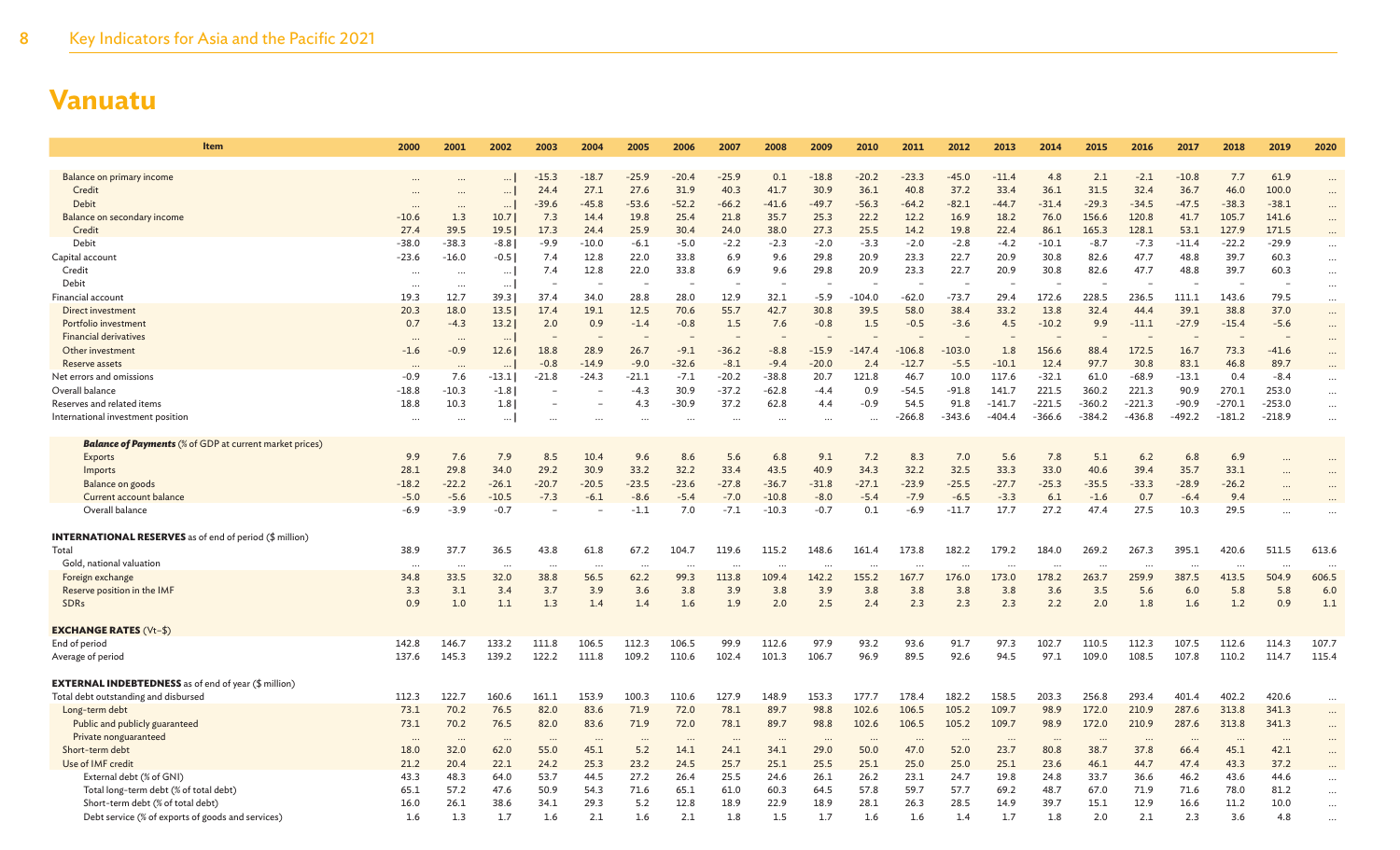| <b>Item</b>                                            | 2000 | 2001     | 2002     | 2003     | 2004             | 2005     | 2006     | 2007     | 2008 | 2009          | 2010     | 2011     | 2012 | 2013     | 2014 | 2015 | 2016 | 2017 | 2018 | 2019 | 2020     |
|--------------------------------------------------------|------|----------|----------|----------|------------------|----------|----------|----------|------|---------------|----------|----------|------|----------|------|------|------|------|------|------|----------|
|                                                        |      |          |          |          |                  |          |          |          |      |               |          |          |      |          |      |      |      |      |      |      |          |
| Debt service transactions during the year (\$ million) |      |          |          |          |                  |          |          |          |      |               |          |          |      |          |      |      |      |      |      |      |          |
| Principal repayments on long-term debt                 | 0.9  | 0.8      | 0.9      |          | 1.6 <sub>1</sub> |          |          |          | 2.5  | $3.5^{\circ}$ | 3.6      | 3.4      | 3.6  | 4.9      | 5.6  | 5.0  | 4.9  | 5.0  | 12.0 | 12.5 | 12.5     |
| Interest on long-term debt                             | 0.6  | 0.7      | 0.7      | 0.7      | 0.9              | 0.7      | 1.0      | 0.9      |      |               | 1.6      | $1.5\,$  |      | 1.4      | 1.4  | 1.3  | 3.2  | 3.5  | 4.2  | 4.0  | 4.6      |
| Interest on short-term debt                            | 0.3  | 0.1      | 0.3      | 0.4      | 1.0 <sub>1</sub> | 0.8      | 0.5      | 0.8      | 0.8  | 0.7           | 0.6      | 1.2      | 0.7  | 0.9      | 0.9  | 0.7  | 0.5  | 1.3  | 0.7  | 0.7  | $\cdots$ |
|                                                        |      |          |          |          |                  |          |          |          |      |               |          |          |      |          |      |      |      |      |      |      |          |
| Average terms of new commitments                       |      |          |          |          |                  |          |          |          |      |               |          |          |      |          |      |      |      |      |      |      |          |
| Interest rate (% per annum)                            | 2.0  | $\cdots$ | $\cdots$ | $\cdots$ | $\cdots$         | $\cdots$ | $\cdots$ | $\cdots$ | 2.0  | $\cdots$      | $\cdots$ | $\cdots$ | 0.7  | $\cdots$ | 2.0  | 0.6  | 0.8  | 0.9  | 2.0  | 1.4  | $\cdots$ |
| Maturity (years)                                       | 14.5 | $\cdots$ | $\cdots$ | $\cdots$ | $\cdots$         | $\cdots$ | $\cdots$ | 20.0     | 20.0 | $\cdots$      | $\cdots$ | $\cdots$ | 37.6 | $\cdots$ | 20.1 | 38.5 | 39.6 | 38.6 | 19.9 | 31.7 | $\cdots$ |
| Grace period (years)                                   | 3.5  | $\cdots$ | $\cdots$ | $\cdots$ | $\cdots$         | $\cdots$ | $\cdots$ | 5.0      | 5.2  | $\cdots$      | $\cdots$ | $\cdots$ | 9.3  | $\cdots$ | 4.6  | 9.8  | 10.1 | 9.9  |      | 8.2  | $\cdots$ |
| Grant element (%)                                      | 20.8 | $\cdots$ | $\cdots$ | $\cdots$ | $\cdots$         | $\cdots$ | $\cdots$ | 44.4     | 26.6 | $\cdots$      | $\cdots$ | $\cdots$ | 56.1 | $\cdots$ | 26.0 | 58.5 | 56.9 | 54.7 | 28.5 | 43.2 | $\cdots$ |

... = data not available; \* = provisional, preliminary, estimate; | = marks break in series; 0.0 = magnitude is less than half of the unit employed; - = magnitude equals zero; \$ = United States dollars; cif = cost, insuran GDP = gross domestic product; GNI = gross national income; IMF = International Monetary Fund; km<sup>2</sup> = square kilometer; kWh = kilowatt-hour; L = liter; NPISHs = nonprofit institutions serving households; SDRs = special dra

a Derived from national savings, net factor income from abroad, and net current transfers from abroad.

b Derived from balance-of-payments data.

c For 2006 and 2007, includes transport and communication.

d For 2006 and 2007, includes health, education, and recreation and culture.

e Excludes deposits of the Government of Vanuatu, but includes deposits of nonreporting (i.e., exempt) banks and other institutions held with reporting banks.

f Includes claims on nonfinancial public enterprises.

g Refers to claims of domestic commercial banks on private sector.

h Exports include reexports, while imports include importation of reexports.

i For 2003 onward, data are based on the IMF's Balance of Payments and International Investment Position Manual (sixth edition).

#### **Sources:**

| Population                                  | For 2000-2019: Vanuatu National Statistics Office (VNSO). Official communication, 12 April 2021; past communication.<br>For 2020: Asian Development Bank (ADB) estimates. |
|---------------------------------------------|---------------------------------------------------------------------------------------------------------------------------------------------------------------------------|
| Urban population                            | For 2000-2008, 2010-2015, and 2017-2020: ADB estimates.<br>For 2009 and 2016: VNSO. Official communication, 12 April 2021; past communication.                            |
| <b>National Accounts</b>                    | VNSO. Official communication, 12 April 2021; past communication.                                                                                                          |
| Gross capital formation<br>Growth of Demand | For 2000-2017: VNSO. Official communication, 12 April 2021; past communication.<br>For 2018: ADB estimates.                                                               |
| Production Index                            |                                                                                                                                                                           |
| Agriculture                                 | Food and Agriculture Organization of the United Nations. FAOSTAT Database. http://www.fao.org/faostat/en/#data (accessed 15 April 2021).                                  |
| Energy                                      | VNSO. Official communication, 12 April 2021; past communication.                                                                                                          |
| Price Indexes                               | VNSO. Official communication, 12 April 2021; past communication.                                                                                                          |
| Money and Interest Rates                    | Reserve Bank of Vanuatu (RBV). Official communication, 25 March 2021; past communication.                                                                                 |
| <b>Government Finance</b>                   | VNSO. Official communication, 12 April 2021; past communication.                                                                                                          |